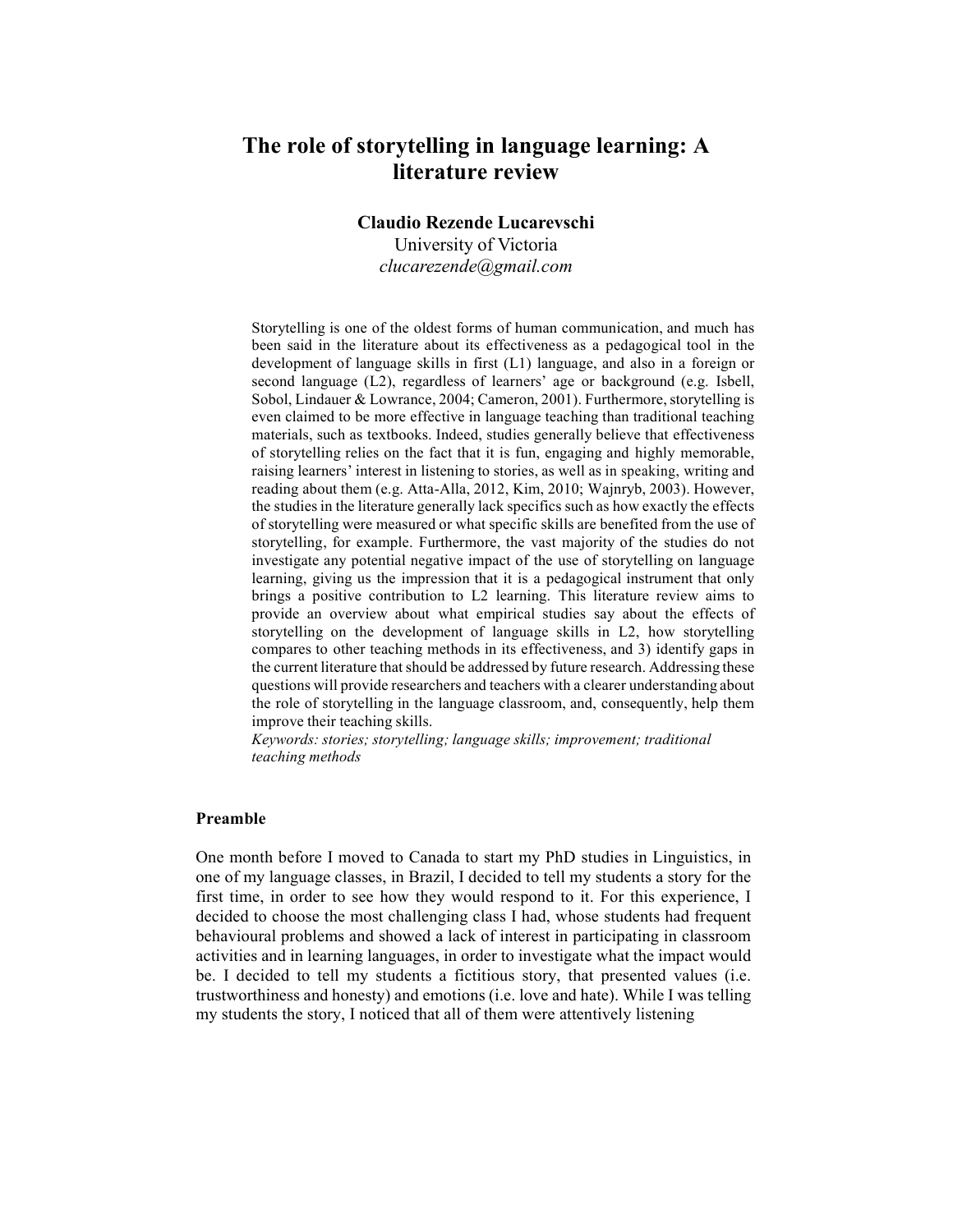to the story. In addition, after I finished telling the story, some of my students started to ask questions about it, and others demonstrated a strong interest in telling their own stories, based on similar experiences they had gone through. At that moment, I perceived that storytelling had a strong power to hold students' attention and encourage them to actively participate in oral and written activities related to the story they heard. I then started wondering whether the use of storytelling in the L2 classroom would also have a positive impact on helping students develop their language skills. This literature review has therefore offered me the opportunity to investigate the existing empirical evidence on the role and impact of storytelling in developing students' language skills in L2.

#### **1 Introduction**

Storytelling is one of the oldest forms of human communication, being used for entertainment, and for the promotion of education and cultural values. Furthermore, it is considered to be a very effective pedagogical instrument in the development of language skills in first (L1) language, and also in a foreign or second language (L2), regardless of learners' age or background (e.g. Isbell et al., 2004; Cameron, 2001). Indeed, storytelling is claimed to be more effective in language teaching than traditional language teaching methods, through the use of textbooks, as it is said to work on language skills in a fun, engaging and contextualized manner, consequently raising learners' interest in listening to stories, as well as in speaking, writing and reading about them (e.g. Atta-Alla, 2012, Kim, 2010). Moreover, storytelling is claimed to be very memorable to learners, helping them learn and retain vocabulary, grammatical structures and pronunciation (e.g. Wajnryb, 2003). But is there empirical evidence on such effectiveness of storytelling in the enhancement of language skills specifically in L2? What do studies say about the effectiveness of storytelling activities, compared to other language L2 teaching activities that do not use storytelling? Do studies report any negative impacts of the use of storytelling in the L2 classroom?

This literature review aims to investigate what empirical studies say about the effects of storytelling on the development of language skills in L2, and look for answers to questions such as why storytelling is used in the language classroom, how it is used, who tells stories to whom, and also whether studies refer to any negative impact storytelling may have on L2 learning. Addressing these questions will provide researchers and/or teachers with evidence on the role of storytelling in L2 learning, and enable them to improve and expand their pedagogical skills. The works to be reviewed here will focus on the effects of storytelling on L2 child and adult learners from different L1 backgrounds and of different age groups, for the purpose of verifying the impact of storytelling on these types of learners, who represent a large and increasing number of learners all over the world. This review also aims to compare the effects of different types of stories (i.e. stories about personal experiences, fictitious stories, folk tales) and different story formats (i.e. paper-based storytelling, and digital storytelling) on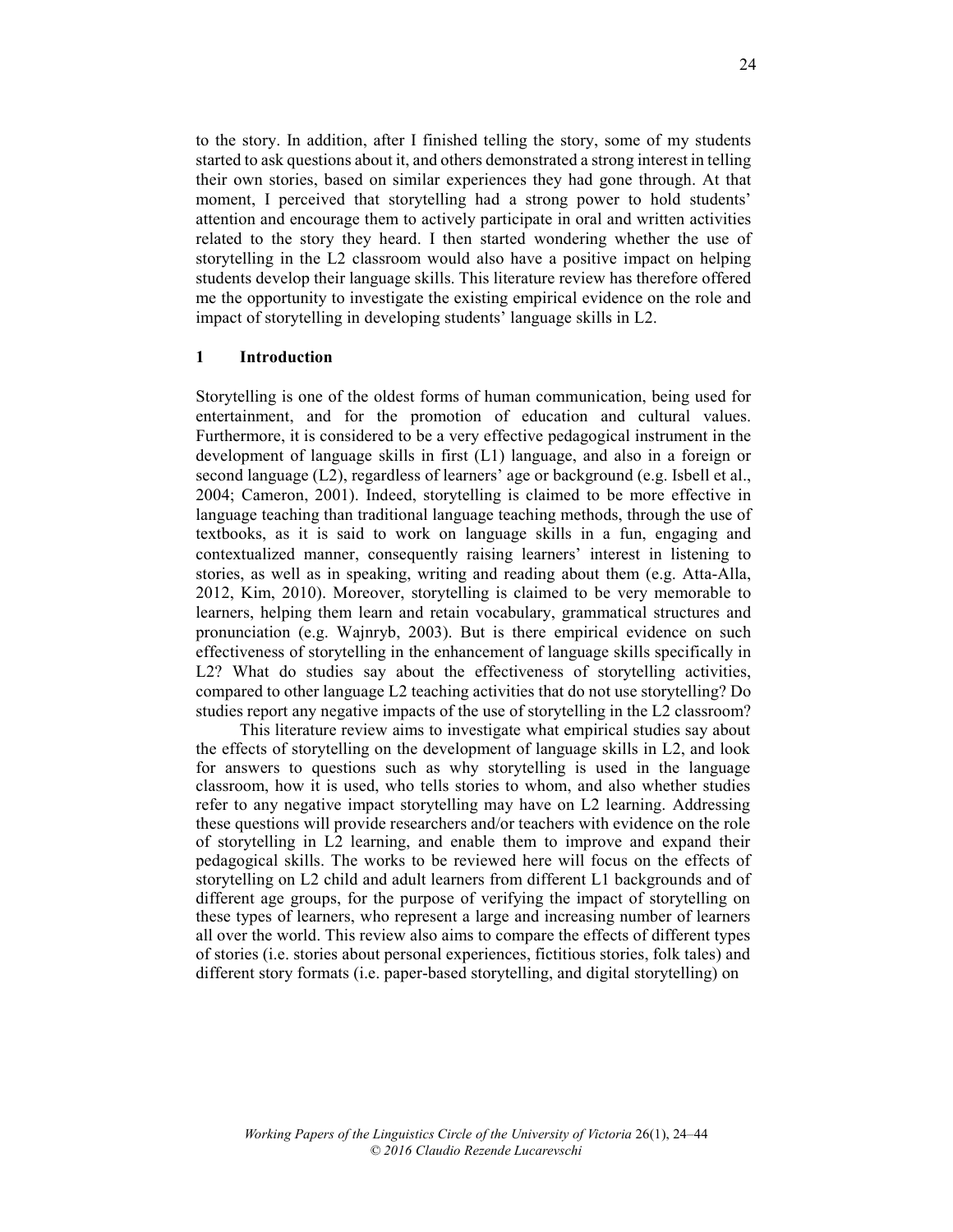L2 learning, in order to try to identify which ones have been most effective in the teaching of L2 and why. The aim will be to discuss the findings of studies which use different types of research designs (i.e. qualitative, quantitative, or mixed), for the purpose of examining the challenges posed, and the outcomes suggested by such designs. The argument presented is that while storytelling may have a positive impact on L2 learning, there may be aspects of storytelling and indeed potential negative impacts that have not yet been fully explored. Based on the existing evidence in the literature, this review will address the following questions:

1. Does storytelling improve L2 learners' receptive (listening and reading) and productive (writing and speaking) skills?

2. How does storytelling compare to other teaching methods in its effectiveness?

3. What kinds of gaps are there in the current literature that should be addressed by future research?

The review will start by providing some working definitions for storytelling and outlining the different types of stories and story formats that have been used in the L2 classroom (Section 2). The review will then analyze and discuss what qualitative and quantitative empirical studies say about the effects of storytelling on the development of L2 learning (Section 3), offer suggestions for future research (Section 4), and provide conclusions on the importance of storytelling (Section 5).

## **2 Storytelling: Definitions, types and formats**

This section will discuss working definitions for storytelling, as well as the types of stories and story formats used in the L2 classroom, for the purpose of defining the terms and parameters to be used in this review of the literature.

#### **2.1 Definitions**

Researchers in the field of language teaching generally define storytelling in terms of how it works or what it does to promote communication between storytellers and story listeners. For example, Dyson and Genishi (1994) suggest that storytelling is a process where a teller uses a narrative structure, vocalization, and/or dramatic and mental imagery to communicate with an audience, who also uses mental imagery to provide the teller with verbal and non-verbal feedback. Likewise, Hsu (2010:7) defines storytelling as "the use of voice, facial expressions, gestures, eye contact, and interaction to connect a tale with listeners". A tale is created through the interaction between the storyteller and the audience. Thus, while the storyteller uses his/her voice and gesture to convey a story, the audience physically reacts to it by either squinting, staring or smiling, providing the storyteller with feedback on how storytelling is being received.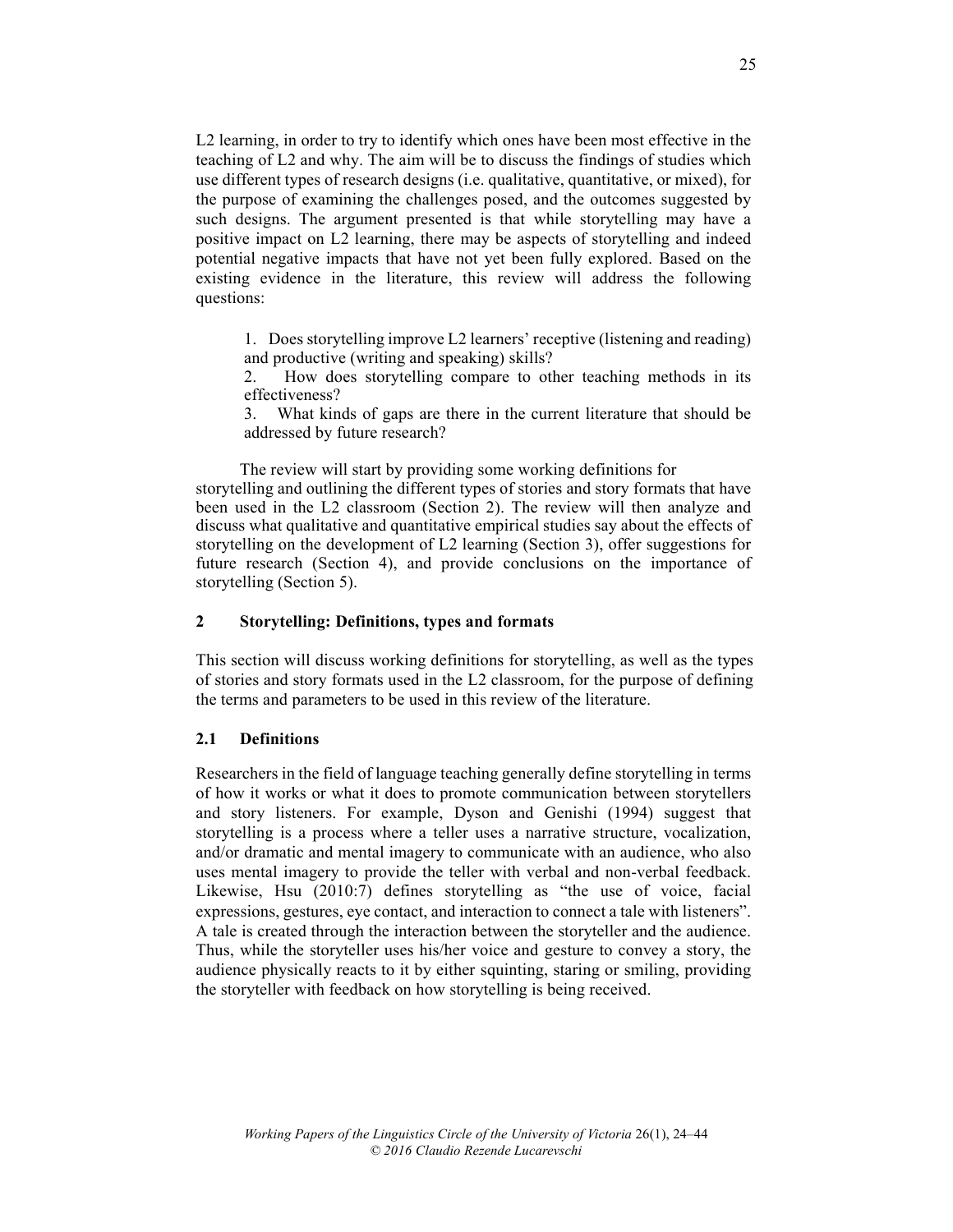In terms of content or substance, storytelling is defined by McDrury and Alterio (2003) as:

Uniquely a human experience that enables us to convey, through the language of words, aspects of ourselves and others, and the worlds, real or imagined, that we inhabit. Stories enable us to come to know these worlds and our place in them given that we are all, to some degree, constituted by stories (p.31).

An apparent contradiction seems to be found in the above definitions. Although Hsu's definition limits storytelling to an oral activity, the definition presented by McDrury and Alterio seems to offer room for other types of stories as well. This review will refer to storytelling as a creative human experience that allows us to refer to ourselves, to other people, to cultures in general, and also to real or imaginary worlds, through the language of words. In addition, this review will refer to storytelling as a process where a teller uses a narrative structure, vocalization, and/or dramatic and mental imagery to communicate with an audience, who also uses mental imagery to provide the teller with verbal and nonverbal feedback. This definition will be used in this review, because it includes form and content aspects of storytelling, and summarizes the key elements shared across the language literature.

Some researchers consider storytelling to be a different activity from reading aloud, whereas others do not make such distinction. Groeber (2007), Mello (2001) and Wang and Lee (2007), for instance, argue that, in storytelling, the teller focuses on the main message(s) of the story, and is free to use language improvisation, vocalization, mimetic action and his/her creativity to convey a story message to his/her audience. However, during the process of reading aloud a reader reads aloud the exact words in a given story or presents a memorized text to the audience. Nevertheless, most studies do not distinguish between these two forms of storytelling (e.g. Nicholas, Rossiter, & Abbott, 2011; Speaker, Taylor, & Kamen, 2004; Huang, 2006; Elkkiliç & Akça, 2008), and use storytelling as a broad term, which includes reading aloud. Like most studies in the literature, this review will consider reading aloud as part of a storytelling activity. Although in reading aloud a reader is expected to speak the exact words in a given story or present a memorized text to the audience, he/she can still use elements such as mimetic action and creativity to convey a story message to an audience, making the supposed differences between storytelling and reading aloud very slight. In order to verify whether there is a significant difference between storytelling and reading aloud, to justify a formal distinction between them, further research is needed to compare the effects of storytelling and reading aloud on the same group or similar groups of L2 learners. Such research would verify how learners respond to these two different storytelling approaches. In the absence of such evidence, the definition of storytelling used here will include reading aloud activities.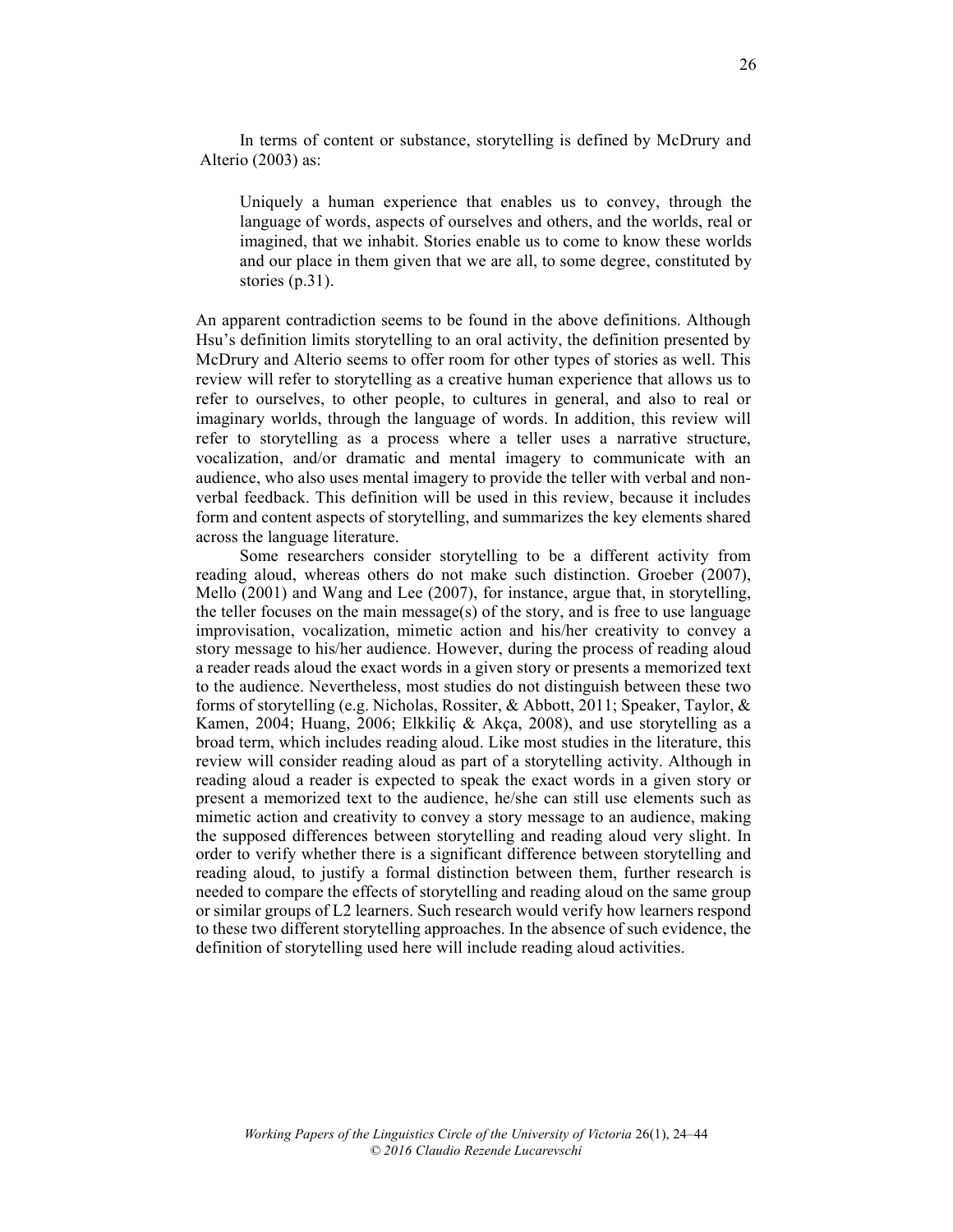#### **2.2 Story types and formats**

Researchers use different types of stories and story formats to investigate the role of storytelling in the development of skills in L2. Differences in story types and formats play an important role in showing how L2 learners respond to the differences and, consequently, in helping teachers and/or researchers have a clear understanding on whether the story type or format used in the classroom matters and why. For example, with respect to story types, Huang (2006) studied the use of fairytales (stories that contain magic, fairies) to investigate the role of storytelling in English in the enhancement of the speaking skills of a group of young English as a Foreign Language (EFL) learners. In contrast, Cary (1998) used one fable (a short story that uses animals that talk or behave like humans as characters, to convey a moral), one fairytale, and two folktales (tales that are part of a culture or tradition and are orally told) to investigate the impact of storytelling on the development of the language skills of child learners of Spanish as a foreign language. Nicholas, Rossiter, & Abbott (2011) studied the impact of the use of stories of personal experiences on the development of learners' language skills in English as a Second Language. Likewise, Ko, Schallert, & Walters (2003) focus on the use of stories of personal experiences as storytelling tasks. That different studies have used different kinds of stories is a factor that must be taken into account when analyzing how learners respond to storytelling, and also in showing us the ways in which such different types of stories impact L2 learning and why.

With respect to story format, although studies widely agree that stories, in general, play a role in facilitating the improvement of language skills in L2, there is a lack of research comparing the effectiveness of printed and digital story formats on the development of L2 skills in a particular group of subjects. Indeed, even studies that use more than one type of story (e.g. Cary, 1998) do not analyze or discuss whether there was a particular type of story that was more effective and why. This would be important to show language teachers and/or researchers which type(s) of stories work best in a particular context, and with what kinds of learners (i.e. child learners, adult learners).

In addition to the more traditional printed stories and the use of oral stories (with no reference to printed texts), digital stories are also currently being used in the L2 classroom. Indeed, digital storytelling consists of computer-based programs that offer learners the opportunity to create their own stories through the use of spoken narratives, in which learners may even record stories using their own voices, visuals, soundtracks, and other types of technologies to share a story that is usually (but not necessarily) based on personal experiences or memories (Normann, 2010; Zheng, Yang, Zhaig, Wang, Sun & Xue, 2011). Furthermore, digital storytelling is claimed to be a motivating, efficient and interactional pedagogical tool, enabling learners to share their stories and provide one another with feedback on their content or performance in a fun and engaging manner (Porter, 2005; Sadik, 2008; Yang & Wu, 2012). Thus, the use of digital stories has also become a common procedure in studies examining the effects of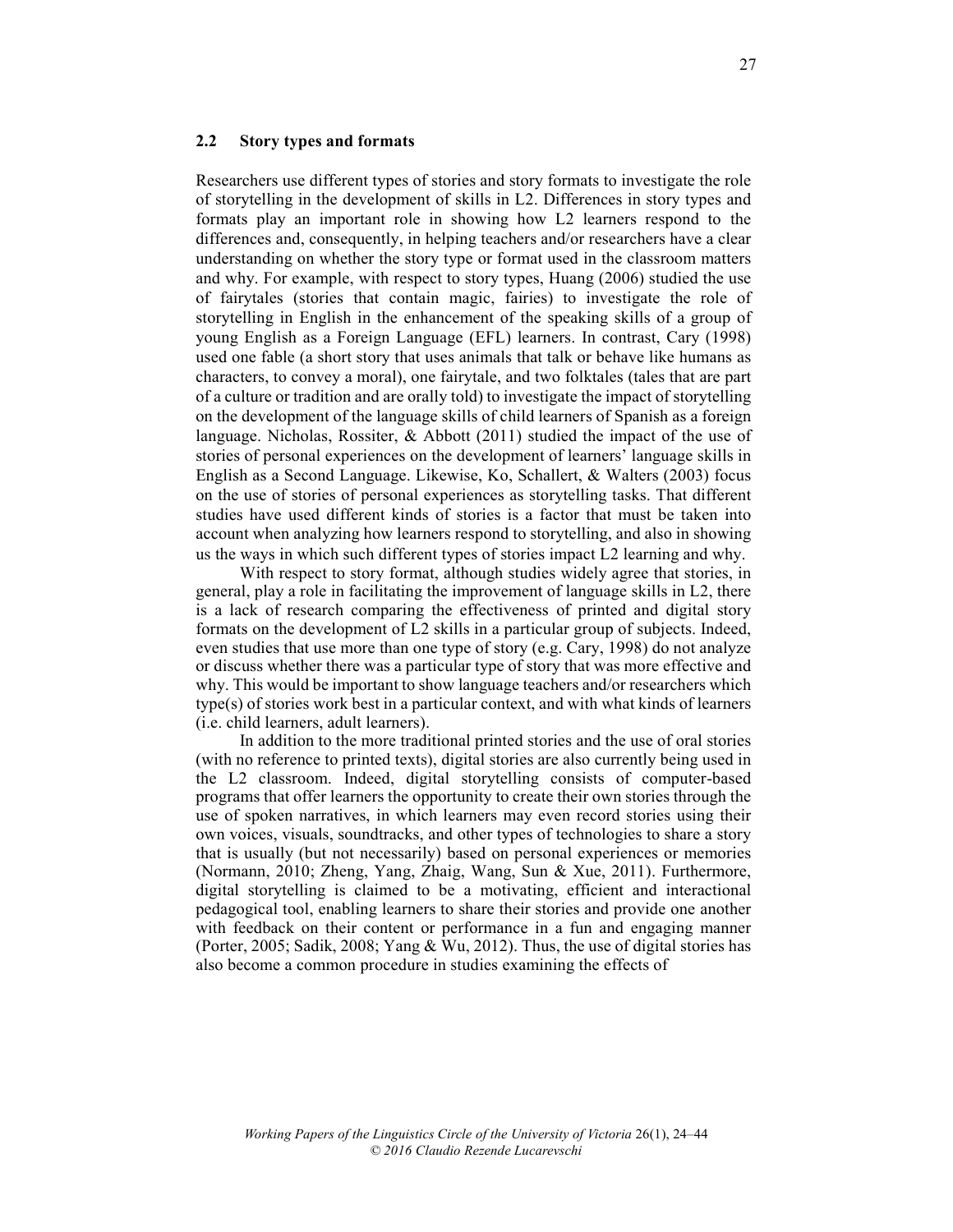storytelling on the language learning process. Despite the fact that digital storytelling is considered to have a positive impact on language learning, through the engaging and technologically-advanced digital resources it offers (e.g. Skinner & Hagood, 2008; Tsou, Wang & Tzeng, 2006), traditional printed-format stories are claimed to be as effective as digital stories in the development of language skills. In other words, the value of storytelling in promoting the development of L2 learners' language skills is assumed to not be much influenced by the story format (i.e. printed and digital) used in the classroom.

The next section will analyze and discuss what questions qualitative and quantitative studies have investigated, and their findings, about the effects of storytelling on L2 learning. The aim of the following section will be to explore what kinds of empirical evidence on the feasibility and impact of different kinds of storytelling are available to teachers and researchers working with L2 learners. It will be followed in section 4 by a discussion of the gaps left by these studies, and potential areas for future research.

## **3 What do we know about the role of storytelling in the development of L2?**

There is a considerable number of studies which investigate the effects of storytelling on the development of receptive and productive skills in L2 (e.g. Ajibade & Ndububa, 2008; Brown & Hirata, 2007; Cameron, 2001; Costenaro, 2008; Ellis, 2009; Hughes, 2009; Rachmawaty & Hermagustiana, 2010; Peck, 1989; Speaker et al., 2004; Sue & Bayley, 2005; Wajnryb, 2003; Wright, 2007), as well as on the development of grammar, vocabulary and pronunciation in L2 (e.g. Bardon-Harlig, 1995; Beaken, 2009; Madros, 2010; Mattheoudakis, Dvorakova and Láng, 2008; Wajnryb, 2003). Oral narratives are held to "divide text into tone units, identify tonic syllables on significant information, identify information that is already known and therefore non-prominent, identify points where the storyline changes direction - where the high fall (new information) or the fall-rise (familiar information, but with a new viewpoint) should be used" (Beaken, 2009, p.349). Thus, storytelling is claimed to help young learners become aware of rhythm and intonation features (Mattheoudakis, Dvorakova & Láng, 2008).

This section will review a range of qualitative and quantitative empirical studies, which may not be directly comparable as they use varying methods, participants of different age groups (i.e. child and adult learners) and from a variety of L1 backgrounds. Notwithstanding their differences, I will assess what kinds of insights these studies offer into the role of storytelling in the development of L2 language skills. I will start by reviewing studies which investigate the role of storytelling in the development of specific subsets of language skills, such as reading and speaking, and then I will examine studies which focus on the role of storytelling in developing the four language skills (reading, listening, reading and writing) as a whole.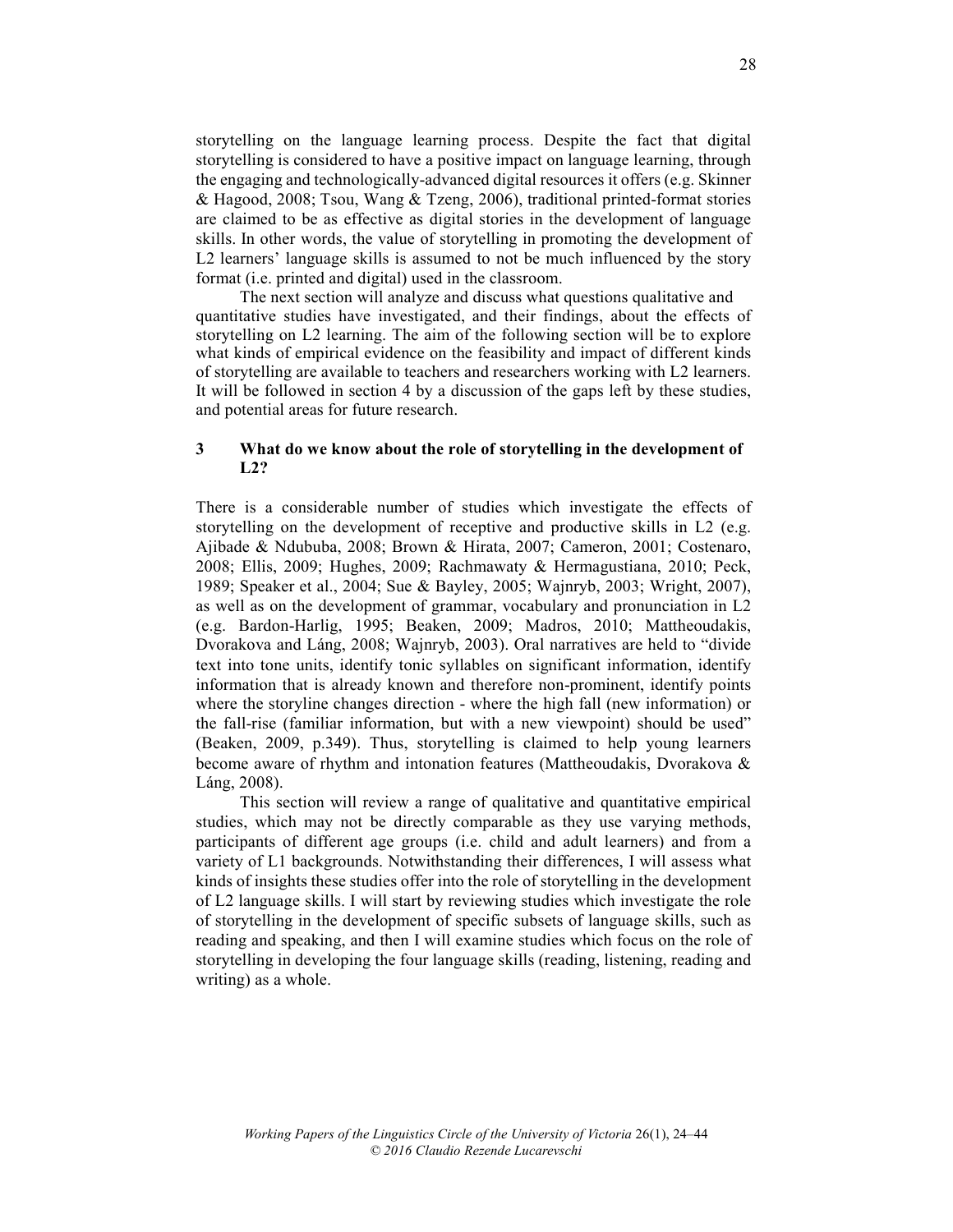#### **3.1 Storytelling and the development of specific language skills**

Some studies have focused on whether storytelling plays a role in developing specific sets of skills in L2, such as reading and speaking. To illustrate, Hsu (2010) performed a ten-week quantitative study on the role of English storytelling instruction in the development of speaking skills of a group of twenty-five grade five and twenty-five grade six elementary school students, who are native speakers of Taiwanese and study English as a foreign language. This small-scale study included one experimental group and one control group. The experimental group received instructions through the use of storytelling activities, as well as through access to an English textbook. The control group, however, only received instructions through the same English textbook. Both groups were pre-tested and post-tested with regards to their oral language complexity. No significant differences were found between the groups during the pre-test. However, in the post-test, the experimental group was shown to produce longer, more complex oral sentences in L2 than the control group. Hsu (2010) suggests that this happened because, during the study, learners did not only passively listen to stories, but also had the opportunity to retell the stories they heard, and practice the new vocabulary and sentence structures introduced to them. However, Hsu does not say what exactly he means by "more complex oral sentences" or what such sentences consist of. Therefore, it is not possible to know whether learners were assessed in terms of use of more advanced grammatical structures and/or vocabulary and whether their pronunciation and oral fluency, for instance, were also taken into account. Since Hsu does not focus on learners' oral grammatical accuracy or on their oral fluency, the term "more complex oral sentences" is vague and therefore limited in its use to language teachers and researchers.

Hsu's (2010) view on the importance of encouraging learners to be storytellers to promote the development of their oral skills in L2 is also shared by other researchers in the field. To illustrate, in another small-scale study, Afrilyasanti and Basthomi (2011) carried out qualitative research to investigate the role of digital storytelling in the enhancement of five grade eight EFL learners' oral production, focusing on their opinions regarding digital storytelling, as well as the quality of their digital storytelling production. The subjects attended seven meetings after school hours, although the length of each meeting is not specified. The researchers found that the learners were able to present their stories intelligibly and also through a smooth, spontaneous speech flow. By telling and retelling their stories, learners had many opportunities to practice their pronunciation. Furthermore, learners could assess their own fluency by listening to their recorded voices, although the study does not explain how exactly learners assessed their fluency and whether they received any descriptors or orientation from their teacher on how to self-assess their oral fluency level. Afrilyasanti and Basthomi also observed that the use of digital storytelling in the classroom motivated learners to voluntarily ask questions in class, respond to oral discussions, and introduce new topics during EFL classes. These authors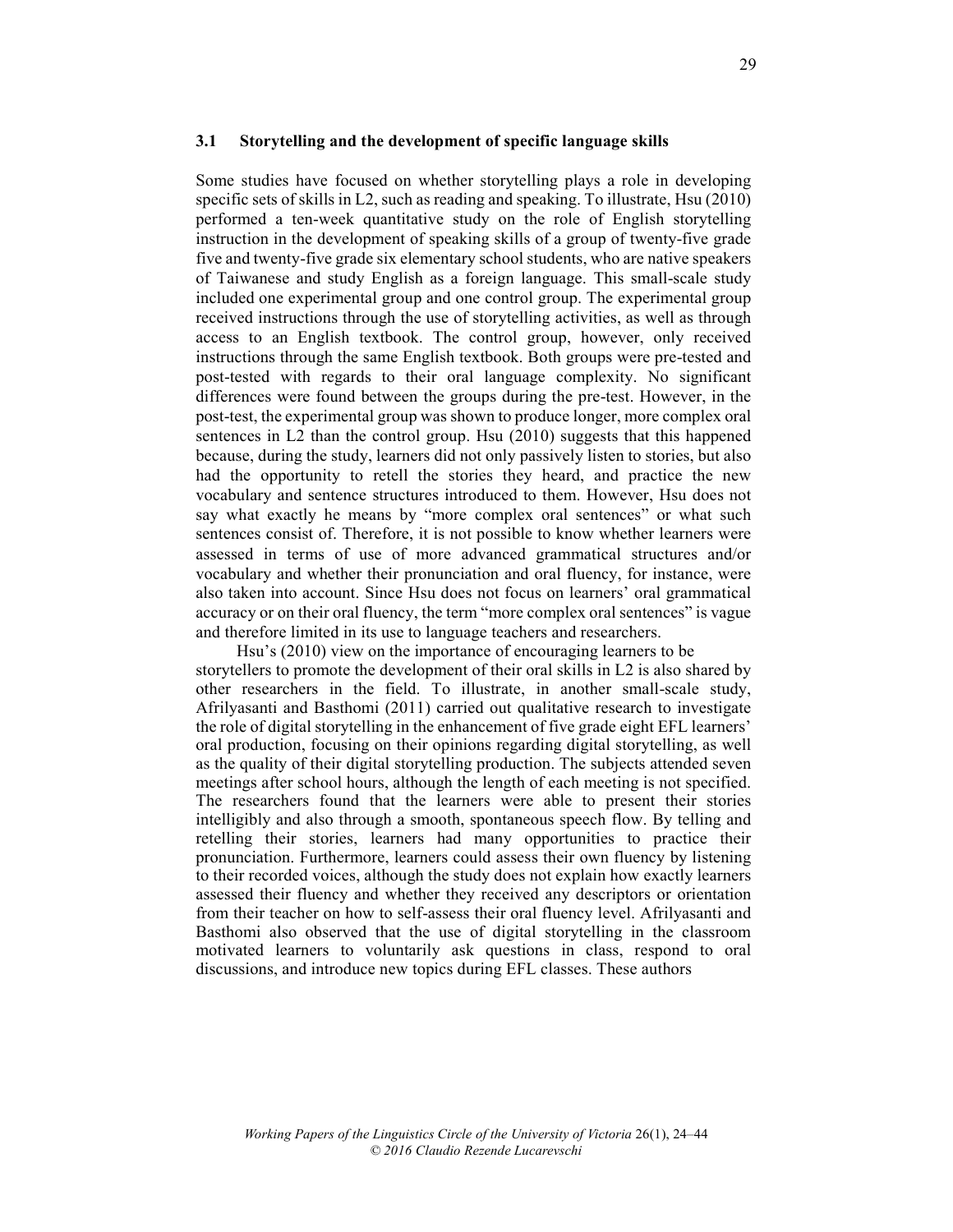concluded that digital storytelling encourages learners to actively participate in speaking activities during their L2 learning process, helping them improve their vocabulary, pronunciation and fluency. The study by Afrilyasanti and Basthomi does not address the question of whether storytelling activities had any negative impact on the development of oral production of any of subjects or even on the instructor during the study. Such information would be important to detect whether there are any specific areas or issues that need further attention from L2 teachers.

Besides investigating the effects of storytelling on the development of speaking skills, researchers have also investigated the role of storytelling in helping L2 learners develop their reading skills. For example, Huang (2006) performed a significant quantitative study on the effects of Contextualized Storytelling Approach (CSA) on the development of reading comprehension of a group of seventy-two EFL learners in Taiwan. CSA uses different types of extralinguistic resources such as objects, body language, music, sound effects, and visuals, to mention a few, to facilitate comprehension of language learning. The study consisted of comparing the performance of three different groups of twentyfour grade six learners each (two experimental groups and one control group), in terms of reading comprehension and word recall. The first group (control) was exposed to text-only stories; the second group was exposed to illustrated written stories, and the third group first listened to stories and then was exposed to illustrated written texts of the stories they had listened to. The results of the study showed that the third group outperformed the other two groups in its ability to retell stories, suggesting that CSA helped learners improve their language comprehension. Nevertheless, it is not possible to know what exactly in CSA plays a primary role in promoting L2 learners' reading comprehension. Is it the use of prompts in CSA, the oral stories or a combination of both? This issue needs to be further investigated. Nonetheless, Huang's study suggests that the use of illustrations helps facilitate and positively impacts L2 learners' reading comprehension.

Similarly, Chang (2010) investigated the effectiveness of storytelling on the development of the reading skills and story recall of a group of fifty-two grade five native speakers of Taiwanese who studied English as a foreign language, by comparing two different teaching approaches that use storytelling: the teachermediated storytelling approach (TMSA) and the computer-mediated storytelling approach (CMSA). In the TMSA, the researcher told the participants a story, interacting with them by using flashcards to teach vocabulary. After telling the story, the researcher briefly reviewed it with the participants, before they were exposed to a questionnaire and tests. In the CMSA, the researcher pre- taught the key vocabulary that would be found in the story, and then orally presented the story to the participants. After the presentation, the participants read the story, and explored the interactive features available on the computer. They then answered a questionnaire that focused on learners' preferences and views of the efficiency of the TMSA and CMSA approaches, and did the reading comprehension and the story recall tests. Learners were assessed in two different moments: the first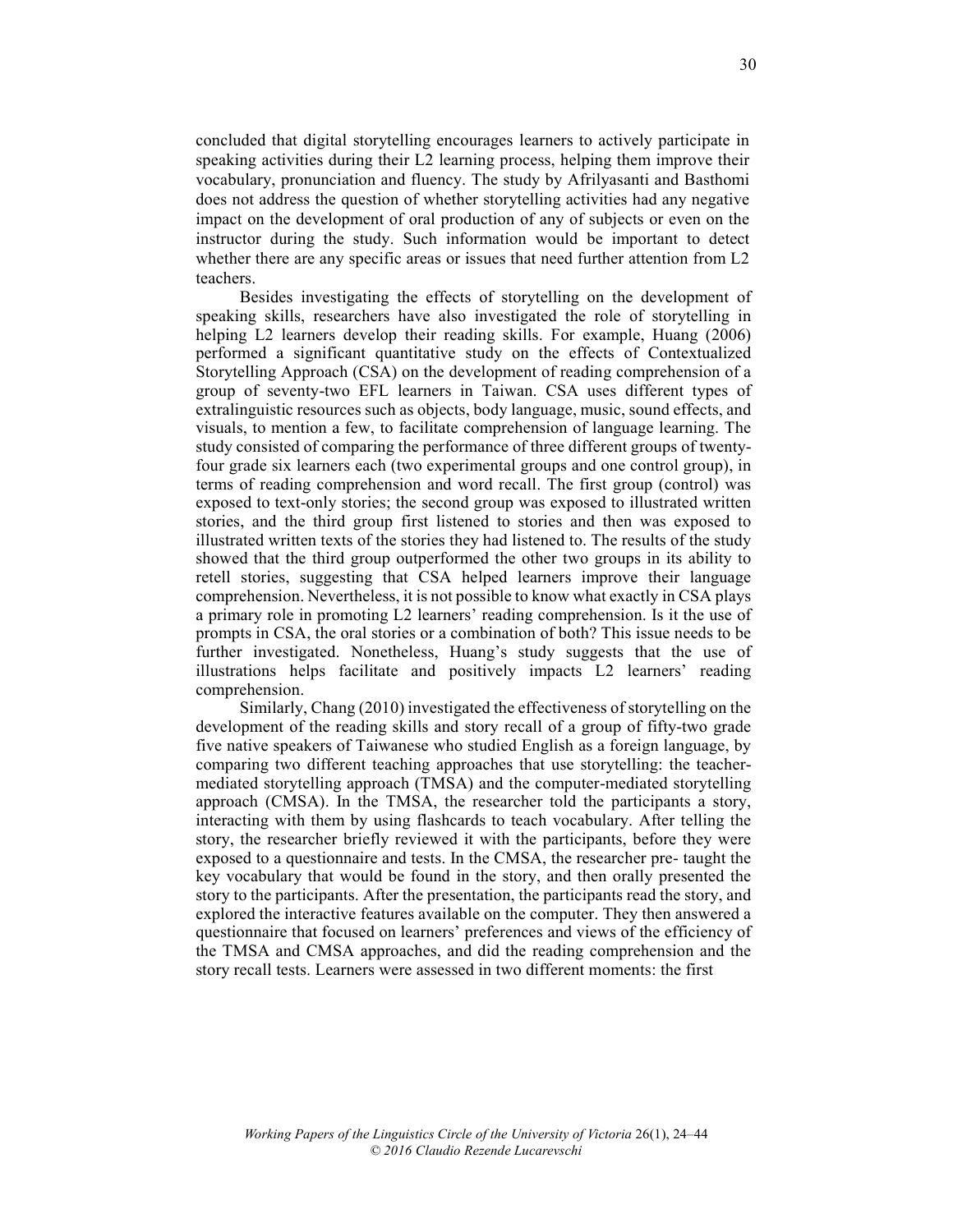experiment took place on December  $15<sup>th</sup>$  and  $18<sup>th</sup>$  2009, and the second experiment was carried out on March  $23<sup>rd</sup>$  and  $26<sup>th</sup>$  2010. Results from the analysis of the questionnaire showed that, although learners liked both approaches, they believed that the CMSA was more effective in facilitating the improvement of their language skills. In the first experiment, the TMSA group scored higher than the CMSA group in story comprehension, whereas in the second experiment, which took place around thirteen weeks later, the CMSA group outperformed the TMSA in reading comprehension and story recall. The second experiment used exactly the same procedures as the first experiment. Although such results suggest that increasing exposure to CMSA has a positive impact on the improvement of such performance, it is not clear whether the better performance of the CMSA group in the second experiment occurred due to learners' longer exposure to the CMSA approach, whether it was due to the fact that learners, in both groups, generally had a personal preference for the CMSA approach or even whether both exposure and preference to CMSA played a role.

As well as these studies that focus on the impact of storytelling on specific L2 language skills such as speaking, listening and reading, researchers have also investigated the relationship between storytelling and the development of language skills as a whole, as described in the following section.

#### **3.2 Storytelling and the development of language skills as a whole**

A range of empirical studies investigates the effects of storytelling on the development of receptive and productive language skills as a whole. For instance, Kim (2010) performed a six-week study to investigate the role of storytelling in the development of language skills of adult learners of English as a Second Language (ESL), and also the impact of learners' interest in learning ESL on the enhancement of their language skills. Five undergraduate and graduate learners, at basic English level, were used as participants in this small-scale study. The study was conducted twice a week (one hour per session), and data were collected and analyzed qualitatively (i.e. questionnaires, oral interviews and field notes), and also quantitatively. Learners were exposed to different types of stories, such as fables, folktales and stories on personal experiences, and were given the opportunity to not only to listen to stories, but also to read stories aloud, answer oral and written questions about the stories they heard, as well as write and orally tell their own stories to their classmates and instructor. Results of the study showed that storytelling was an effective pedagogical instrument in improving the language skills of learners who demonstrated interest and pleasure in participating in storytelling activities, whereas little progress was observed in learners with no or little interest in storytelling. Kim noticed that two out of the five participants in his study did not enjoy storytelling activities, and that these learners had a lower English proficiency level, when compared to the participants who demonstrated a strong interested in storytelling. Indeed, during the study, the participants with a lower English proficiency level showed a lot of stress in having to tell stories and frustration at not being able to satisfactorily cope with what they were being asked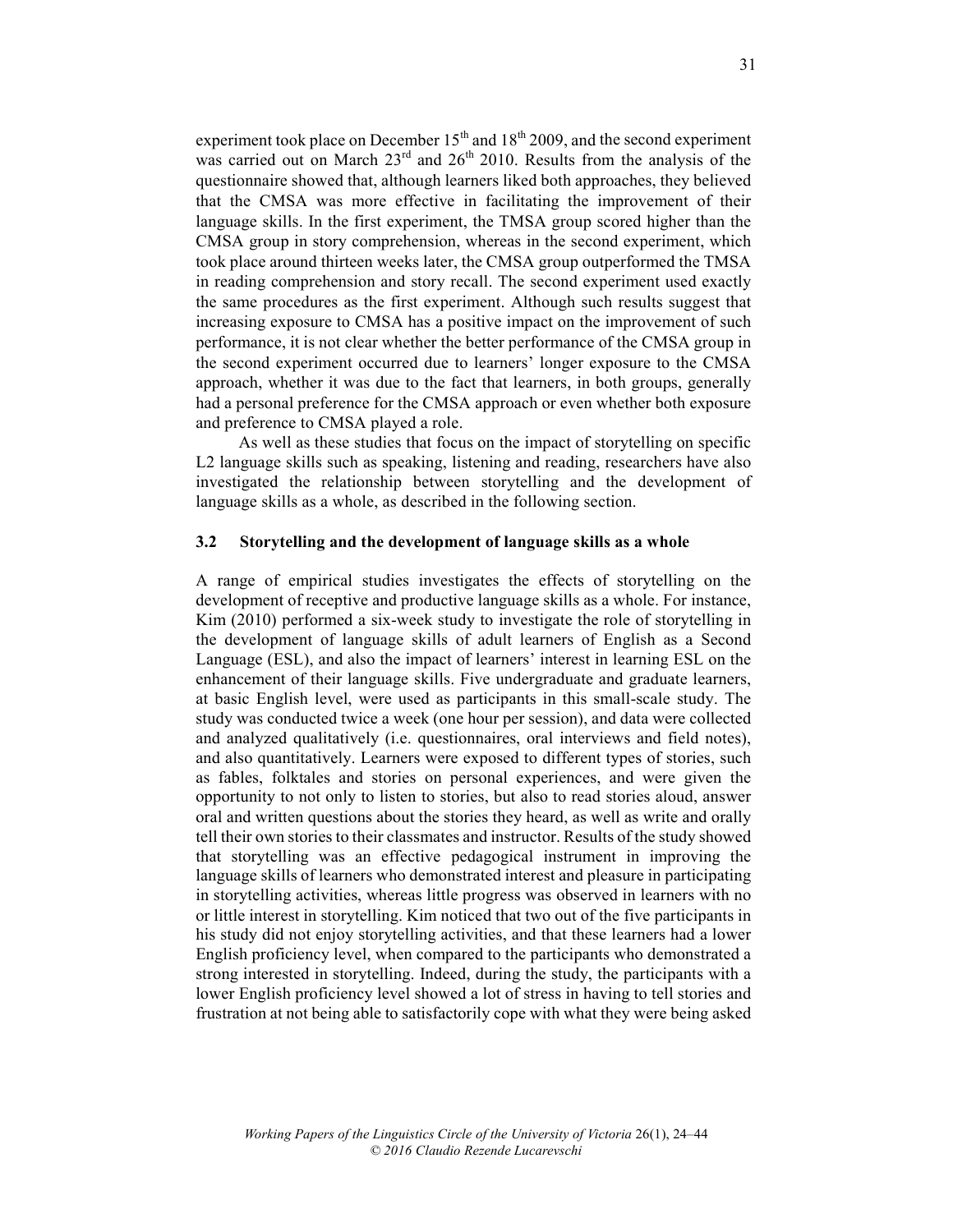to do in class. Despite the fact that the study suggests that the stress experienced was caused by the learners' lower English proficiency level, it is possible that stress may have also been caused by the way storytelling was conducted in class. In sum, Kim's (2010) study demonstrates that storytelling may play an important role in helping learners improve their language skills in L2 but also that it may not help learners much if storytelling is not delivered at an appropriate language level to learners, causing them stress, frustration and lack of interest in storytelling activities.

Likewise, Atta-Alla (2012) carried out a seven-week study to investigate the role of storytelling in enhancing the language skills of a group of forty male and female ESL adult learners, between thirty and fifty years of age, who had used English as a foreign language (EFL) for six to twelve years. During the study, the learners were told fifteen different types of stories, including folktales and picture book stories, which contained repeated patterns, such as rhymes, and the repetition of words and sentences. After listening to stories, learners participated in different oral and written communicative activities which aimed to offer them the opportunity to work on receptive and productive skills. Learners were encouraged to write their own stories and retell them to their peers and to their teacher, for instance. Post-test results showed that learners demonstrated higher test results in the four language skills (reading, writing, speaking and listening) than in the pretest, suggesting that storytelling plays a role in enhancing such skills. Nevertheless, the study by Atta-Alla (2012) presents some methodological challenges that need clarification before further conclusions can be drawn. For instance, the study does not state how long learners were exposed to storytelling activities or the total length of the study. In addition, the claim on the importance of storytelling in improving language skills relies on the results of a three-hour test on the four language skills. In other words, although learners participated in different oral and written storytelling activities, their performance was only assessed through a post-test. In order to have a broader view of the importance of storytelling in enhancing the four language skills in L2, learners should also be assessed through other methods, such as continuous classroom activities, and have the results of their three-hour test compared to their performance in the classroom activities.

The studies by Kim (2010) and Atta-Alla (2012) offer empirical evidence on the importance of storytelling in promoting the development of receptive and productive language skills, by providing learners with the opportunity to actively work on such language skills in a fun and engaging manner. Furthermore, Kim's (2010) study also speaks to the potentially negative impact that storytelling may have on L2 learning. However, despite the suggested importance of storytelling, the negative impact of storytelling on L2 learning still needs to be further investigated and properly addressed in the literature. Indeed, the vast majority of the studies in this area provide us with a 'rosy' picture of the role of storytelling in developing L2 learning, giving us the impression that it is a pedagogical instrument that only brings a positive contribution to L2 learning. Some of these issues will be addressed in section 4, below.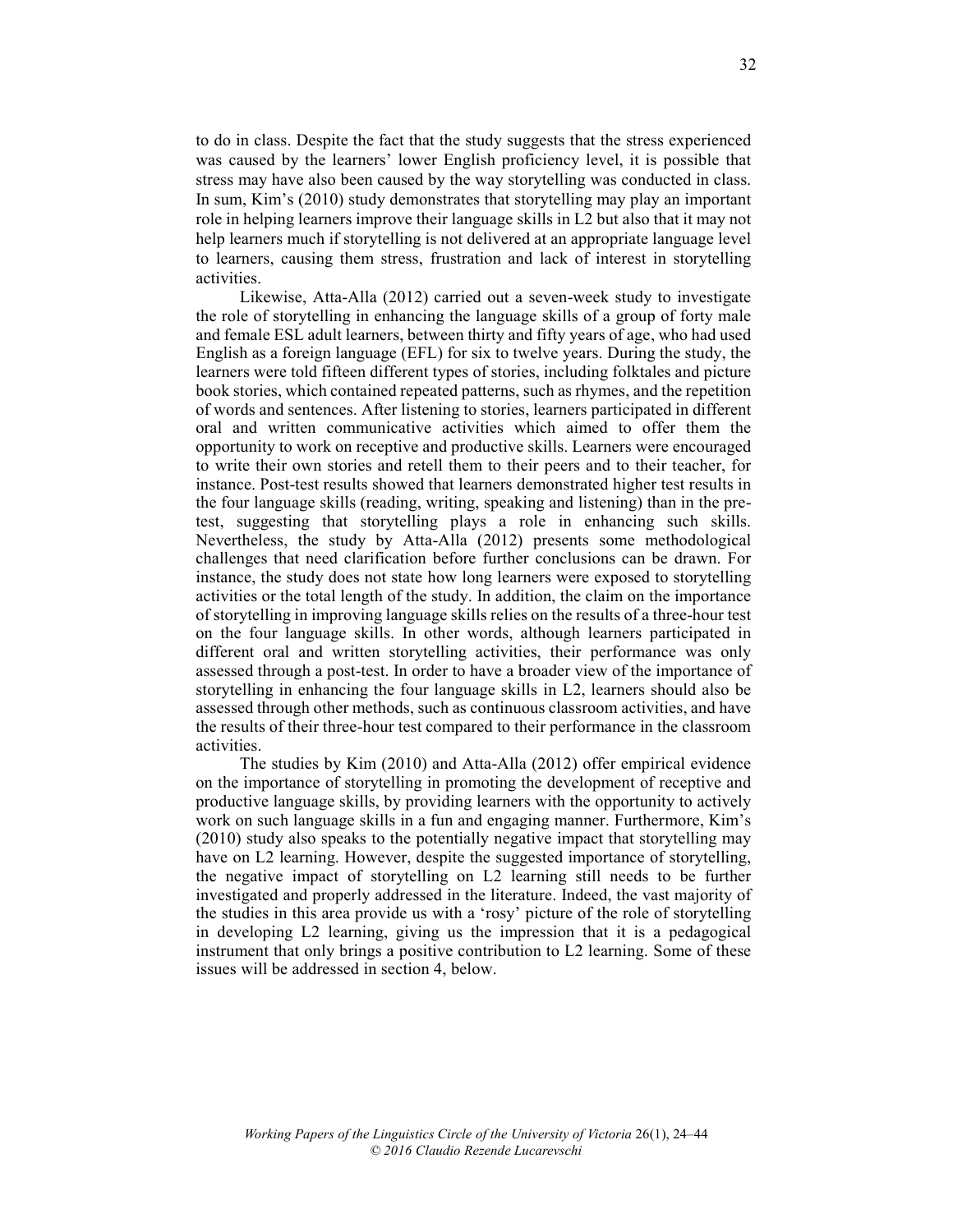Having looked at the language skills that storytelling is claimed to improve, questions still remain as to why and how storytelling improves such skills. Empirical studies claim that storytelling improves language skills for three main reasons: because the use of stories is highly motivating; because they provide learners with comprehensible input; and because they promote social interactions. The following sections will evaluate these claims in turn.

#### **3.3 Storytelling as a motivating tool**

Storytelling is considered to be an effective instrument to boost learners' motivation to learn languages (e.g. Wajnryb, 2003; Wright, 1995), increasing their active participation in the language learning process. According to Wajnryb (2003), the content and meaning of stories are powerful enough to engage learners in the learning process, helping them improve their skills in L2. Similarly, Wright (1995) claims that storytelling increases learners' interest in listening and reading stories, playing an important role in improving their listening and reading skills in L2. Storytelling is, therefore, considered to be a powerful instrument to motivate learners to learn languages by engaging and encouraging them to actively participate in the language learning process.

This issue was examined in one of the most recent studies in the field. Yang and Wu (2012) carried out a significant, one-year quasi-experimental study of the effects of digital storytelling (DST) on the motivation of one hundred and ten grade ten EFL learners in Taiwan and on the improvement of their language skills in EFL. The participants were divided into an experimental group and a comparison group. Although both groups were pre and post-tested, and also exposed to the same language contents, assessment tasks and instructor, they used different teaching strategies. The experimental group was exposed to DST activities, through which learners were encouraged to actively participate in the language learning process, using creative thinking in the production of oral and written language. In contrast, the control group was mostly exposed to textbook readings and the listening of lectures on PowerPoint slides. Data were collected and analyzed qualitatively and quantitatively, through questionnaires, tests and descriptive statistical analysis.

Results indicated that the participants in the experimental group outperformed the control group in all three groups of variables measured: learning motivation, creative thinking and language skills and features (listening, reading, writing, grammar and vocabulary). Indeed, Yang and Wu suggest that DST played a very important role in improving learners' motivation and language skills by providing them with opportunities to work on language skills actively and creatively, through the use of modern and engaging digital resources. Moreover, learners exposed to DST were encouraged to use language in meaningful contexts, related to their personal experiences. Yang and Wu's study has made a substantial contribution to the literature, as it investigated the effects of DST on the motivation of a large number of L2 learners ( $n=110$ ), for a long period of time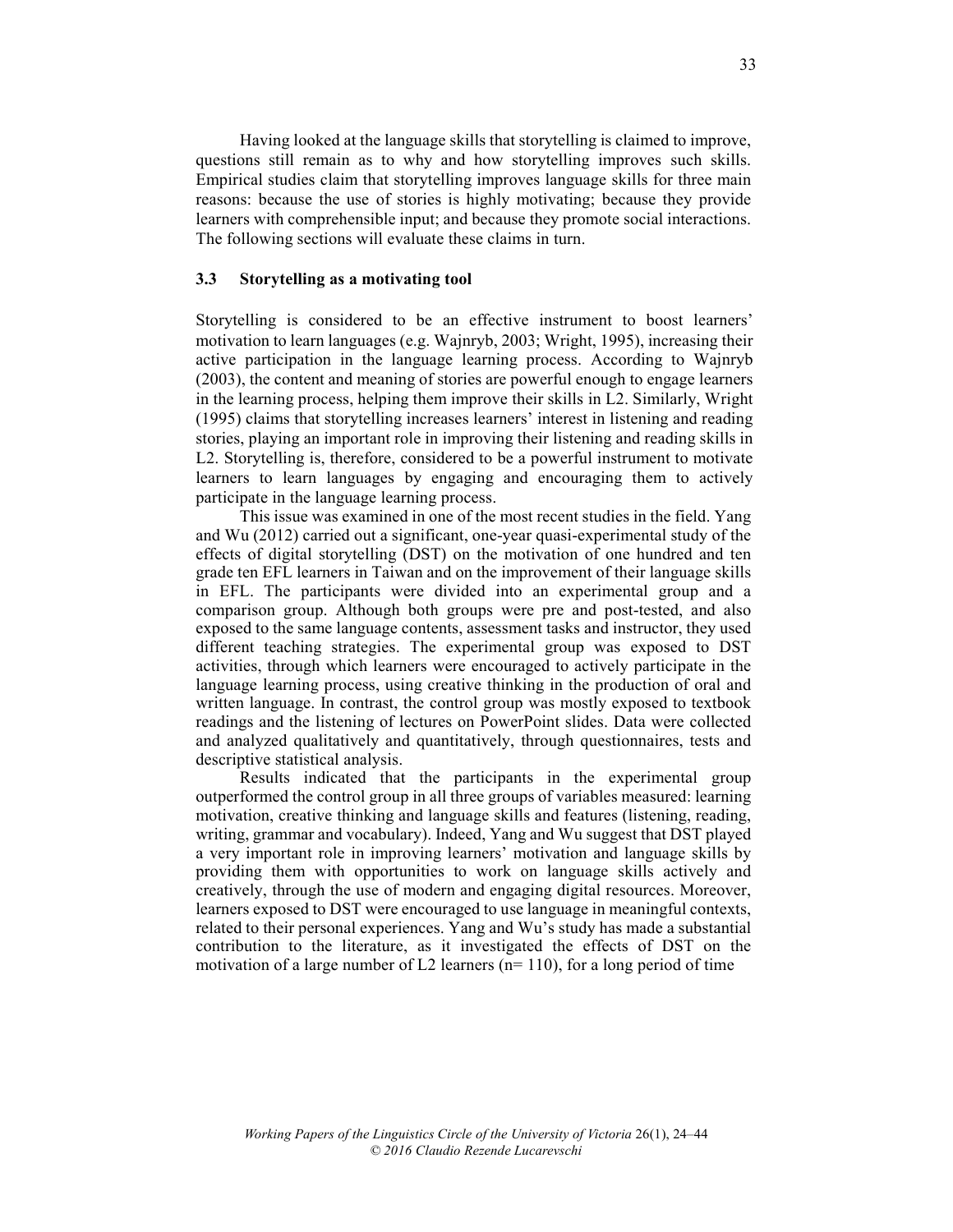(1 year), and by using mixed (qualitative and quantitative) research design.

In a smaller scale study, Elkkiliç and Akça (2008) conducted research on the role of storytelling in motivating a group of Turkish child learners to learn EFL. Twenty-one grade four elementary learners participated in this study. They were asked to read a series of statements in a questionnaire, and choose the statements which best reflected their opinion. In addition, they were asked openended questions regarding their reason(s) for studying EFL (in order to determine whether they were being intrinsically or extrinsically motivated to learn English), the activities they like doing in their classes, as well as the activities that they do not enjoy doing. According to Schunk (2008), extrinsic motivation occurs when a learner is motivated to do something for an external reward, such as higher grades or a job promotion, whereas intrinsic motivation refers to one's desire to participate in an activity, solely for the pleasure in doing the activity itself.

In Elkkiliç and Akça' study, most participants reported to enjoy the storytelling activities in their EFL classes, and learn something new from the stories they had been exposed to. Results indicate that learners perceive storytelling as an important motivational tool in EFL learning. Although learners' opinions on the importance of storytelling in motivating and helping them improve their language skills in L2 is important to teachers and researchers to show what learners' views are, it may not reflect how learners actually react or respond to storytelling activities in the classroom. Thus, in order to confirm whether learners' opinions are in agreement with the actual way they respond to storytelling activities, the kind of study carried out by Elkkiliç and Akça could also provide learners with storytelling activities and evaluate their motivation level during such activities. Such evaluation could be carried out through classroom observations, for example. We could then compare the findings of the questionnaire on learners' views to the classroom observations. This comparison would provide language teachers and researchers with more reliable, comprehensive conclusions on the role of storytelling in enhancing learners' motivation and language learning.

Taken together, these two studies seem to support the claims on the effectiveness of storytelling in motivating learners to learn L2 and in enhancing their receptive (i.e. reading and listening) and productive (i.e. speaking and writing) skills, by providing learners with the opportunity work on the referred language skills in fun, meaningful and engaging activities. Besides helping L2 learners develop their language skills as a motivating tool, storytelling is also claimed to help learners improve their language skills through social interactions, as assessed in the next section.

## **3.4 Storytelling and the development of language skills through social interactions**

Researchers generally believe that storytelling plays an important role in the development of language skills in L2, by promoting social interactions and mutual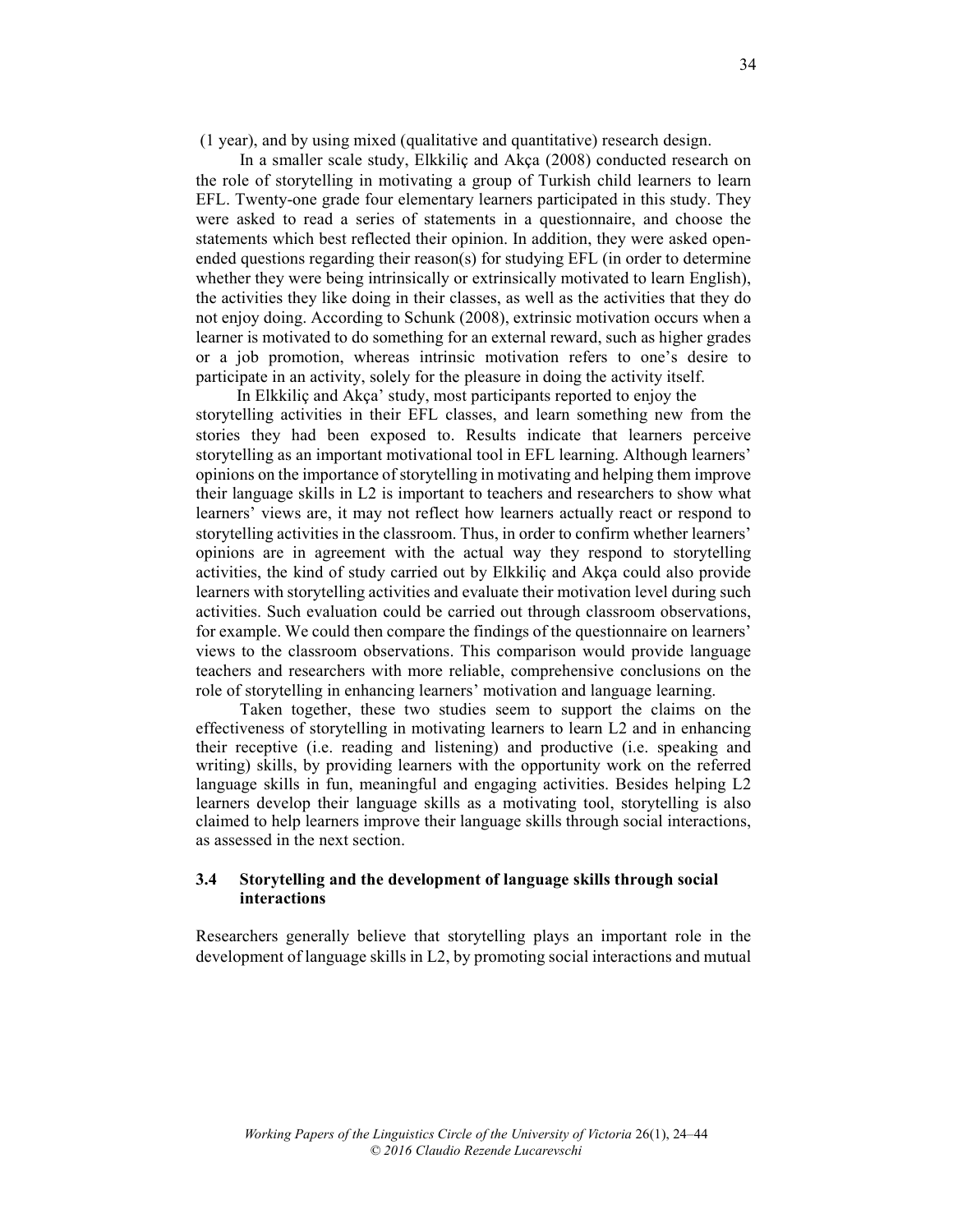collaboration in the L2 classroom (e.g. Wajnryb, 2003). For example, storytelling is claimed to encourage learners to interact with each other by listening to and telling stories to each other and by reading each other's stories, in addition to encouraging them to interact with their teachers. Such interactions, which offer learners the opportunity to receive support from their teachers and also from classmates who may have a slightly higher knowledge of the L2 being studied, are also considered to help learners work within their current and potential level of development, or their Zone of Proximal Development (ZPD) (e.g. Ko, Schallert & Walters, 2003; Ryokai, Vaucelle & Cassell, 2003). As regards ZPD, it is a concept created by Vygotsky, and defined as "the distance between the actual developmental level as determined by independent problem solving and the level of potential development as determined through problem solving under adult guidance or in collaboration with more capable peers" (Vygotsky, 1978, p.86). Thus, by interacting with teachers and/or more skilled peers, learners are believed to develop their language skills more satisfactorily than they would have done had they worked alone.

In terms of empirical studies, Li and Seedhouse (2010) carried out research to investigate the role of storytelling in the development of oral interactions in elementary learners of English as a Foreign Language (EFL) in Taiwan. The study compared learners' interactions in standard EFL classes (with the support of a textbook) to story-based classes. Two teachers from two different elementary schools participated in this two-month study. Each of them worked with a different class (aged 10) of 30 to 35 learners each. Twenty-six lessons were recorded and transcribed. Li and Seedhouse found an increase in oral production and expression of different language functions with the use of story-based lessons as compared with standard lessons, which could be due to an increase in interest and motivation to participate in story-based lessons, as evidenced by an increase in the learners' spontaneous oral interactions during these classes. Li and Seedhouse also reported that story-based lessons were more efficient in expanding learners' vocabulary when compared to standard lessons. The study by Li and Seedhouse seem to suggest that storytelling is an effective pedagogical tool in promoting social interactions in the L2 classroom, and also in developing different language areas, such as oral production and vocabulary.

Similarly, in a very short study, Ryokai et al. (2003) investigated whether interactions with a slightly more skilled partner in the target L2 during a storytelling activity play a role in helping twenty-eight 5-year-old learners enhance their language skills. The study used a female virtual peer (Sam), who looked like a 6-year-old child. This virtual peer was projected on a screen behind a castle, and interacted with the learners, by telling them stories and encouraging them to tell their stories as well. The virtual peer gradually used more advanced linguistic expressions during the storytelling, and her responses were controlled by a researcher who stayed behind the screen. The session lasted about fifteen minutes. Ryokai et al. (2003) noticed that the participants who played with Sam told stories using language structures and vocabulary similar to those used by the virtual peer. Although the results from this study suggest that interactions with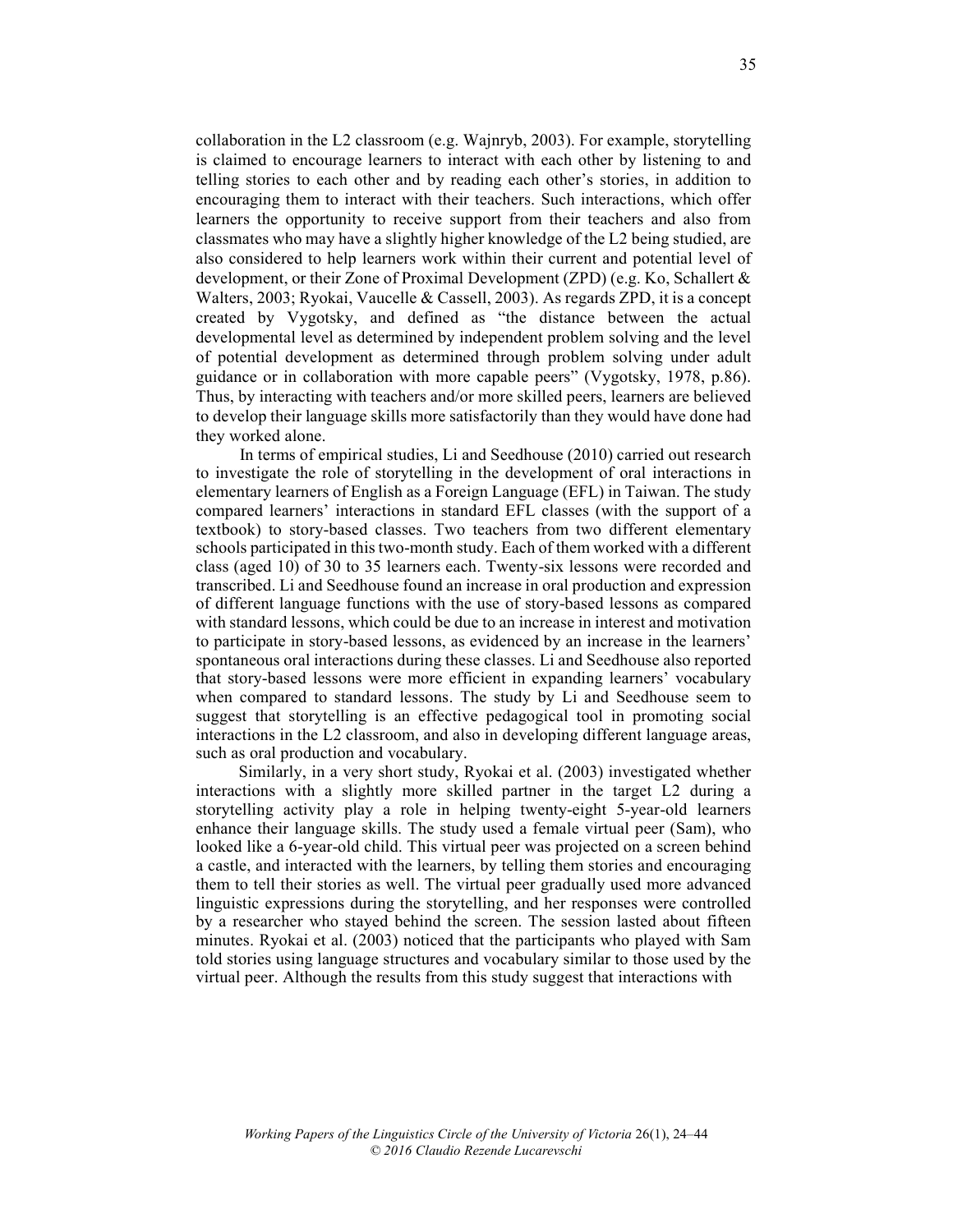slightly more skilled interlocutors enhance learners' language skills, further research needs to be conducted before conclusions are drawn, as this study was conducted for only fifteen minutes. Therefore the study by Ryokai et al. does not provide any follow-up on whether the claimed benefit of using a virtual partner in storytelling activities to promote the development of language skills in L2 would sustain for a longer period. Moreover, in a fifteen-minute study it is hard to know whether the development of learners' skills occurred because they were exposed to a nice and different kind of peer, whether it was because of the use of storytelling, or whether learners were benefited by both (i.e. the quality and kind of interactions with the virtual peer, and the use of storytelling).

Results of the studies by Li and Seedhouse and Ryokai et al. suggest that storytelling helps learners improve their language skills, by increasing their social interactions in the classroom. In addition, some researchers have claimed that storytelling enhances L2 learners' language skills by providing them with comprehensible input, as discussed in the following section.

#### **3.5 Storytelling as a tool to provide comprehensible input**

Researchers generally agree that storytelling creates ideal language learning conditions, because it provides learners with *comprehensible input* (e.g. Brewster, Ellis & Girard, 2002, Hendrickson, 1992; Wajnryb, 2003). Wajnryb, for instance, claims that "the text of the story provides the potential for comprehensible input, that is language that is within the range of access of the learner" (p.7). Some empirical studies have investigated the role of storytelling in providing learners with comprehensible input and facilitating the development of skills in L2.

For example, Cary (1998) performed a qualitative study on the effectiveness of a Contextualized Storytelling Approach (CSA) in facilitating the comprehension of English, which was the participants' L2, as well as in impacting the quantity of L2 speaking in a group of twelve elementary Latino learners, whose L1 was Spanish. Three English-Spanish bilingual classrooms were analyzed during a period of four weeks. Data were collected through observations, field notes, recorded dialogues between the researcher and the three participant teachers, and through recorded informal dialogues between the teachers and the learners. Four traditional stories were selected for the study. Props, costumes, music, movement, and sound effects, as well as synonyms and paraphrasing, roleplaying, and teacher-facilitated post-story discussion were used to promote comprehension of the oral stories. The results obtained showed that CSA increased learners' comprehension of L2. Indeed, Cary observed that learners were engaged to attentively listen to stories, which facilitated their comprehension. Furthermore, the quantity of L2 speaking was also increased after exposure to CSA stories. Despite the fact that the findings from Cary's research are limited by the lack of a control group, the study makes an important contribution to the literature, by showing that CSA facilitates learners' comprehension and also develops their listening and speaking skills in L2. The use of a control group would play a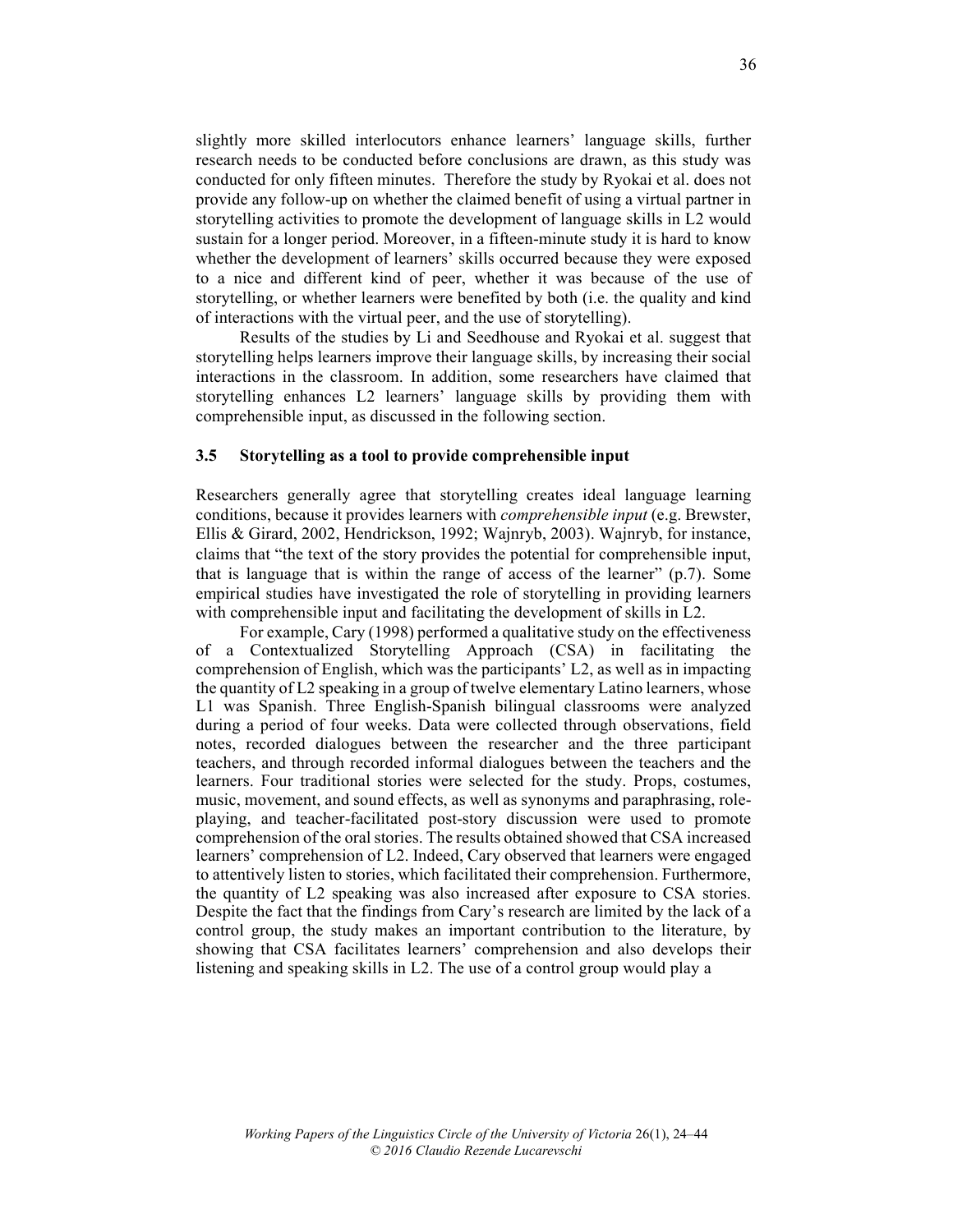relevant role in Cary's study, since it investigates the effects of a pedagogical instrument (CSA) on learners' comprehension and speaking skills in L2.

A further study on the role of storytelling in providing learners with comprehensible input was performed by Isbell et al. (2004) compared the effects of storytelling and reading aloud activities on the improvement of story comprehension of thirty-eight 3 to 5 year-old children during a 12-week study. The study used 2 groups: the first group was exposed to storytelling activities, whereas the second was exposed to reading-aloud activities. As mentioned in section 2, in storytelling the teller improvises what he/she will orally say, while in a reading aloud activity the story reader reads aloud the exact words of a given story or presents a memorized text to his/her audience. Results showed that although the storytelling group outperformed the reading aloud group in story retelling, and the reading aloud group outperformed the storytelling group in the development of a wordless picture book story, both storytelling and reading aloud played an important role in providing learners with comprehensible input. Indeed, storytelling and reading aloud are fun, engaging and meaningful tasks, providing learners with a clear understanding of the meanings they convey.

Clearly there is a large range of literature in the field that addresses the impact of storytelling on L2 learners. Despite the methodological (i.e. research design, type of story and story format) differences found across the reviewed empirical studies in section 3, all of the reviewed studies suggest that storytelling is a very important pedagogical tool in facilitating the development of specific sets of language skills in L2, such as speaking, listening or reading, as well as receptive and productive skills as a whole. The next section summarizes the conclusions that can be drawn from this range of reviewed studies.

## **3.6 The effectiveness of storytelling: Some conclusions**

The studies discussed here show differences and similarities in the way they investigate the role of storytelling in developing L2 language skills. For example, the great majority of the empirical studies use children as subjects and, therefore, it may give us the impression that storytelling is most effective when used with children than in adults. Nevertheless, storytelling is also reported to be an effective pedagogical instrument to help adult learners enhance the learning of an L2 (e.g. Atta-Alla, 2012; Kim, 2010). Although studies explore things in different ways, some common threads can be seen across their findings, such as the importance of encouraging learners to actively participate in the language learning process by not only to listening to stories but also by discussing them and telling their own stories in class. Indeed, learners' active participation in storytelling activities is held to help learners develop their language skills in L2, since it promotes motivation to learn a second/foreign language and social interaction in the L2 classroom.

Despite their wide range of approaches, and the use of different types of stories (e.g. fables, fairy tales, stories about personal experiences) and story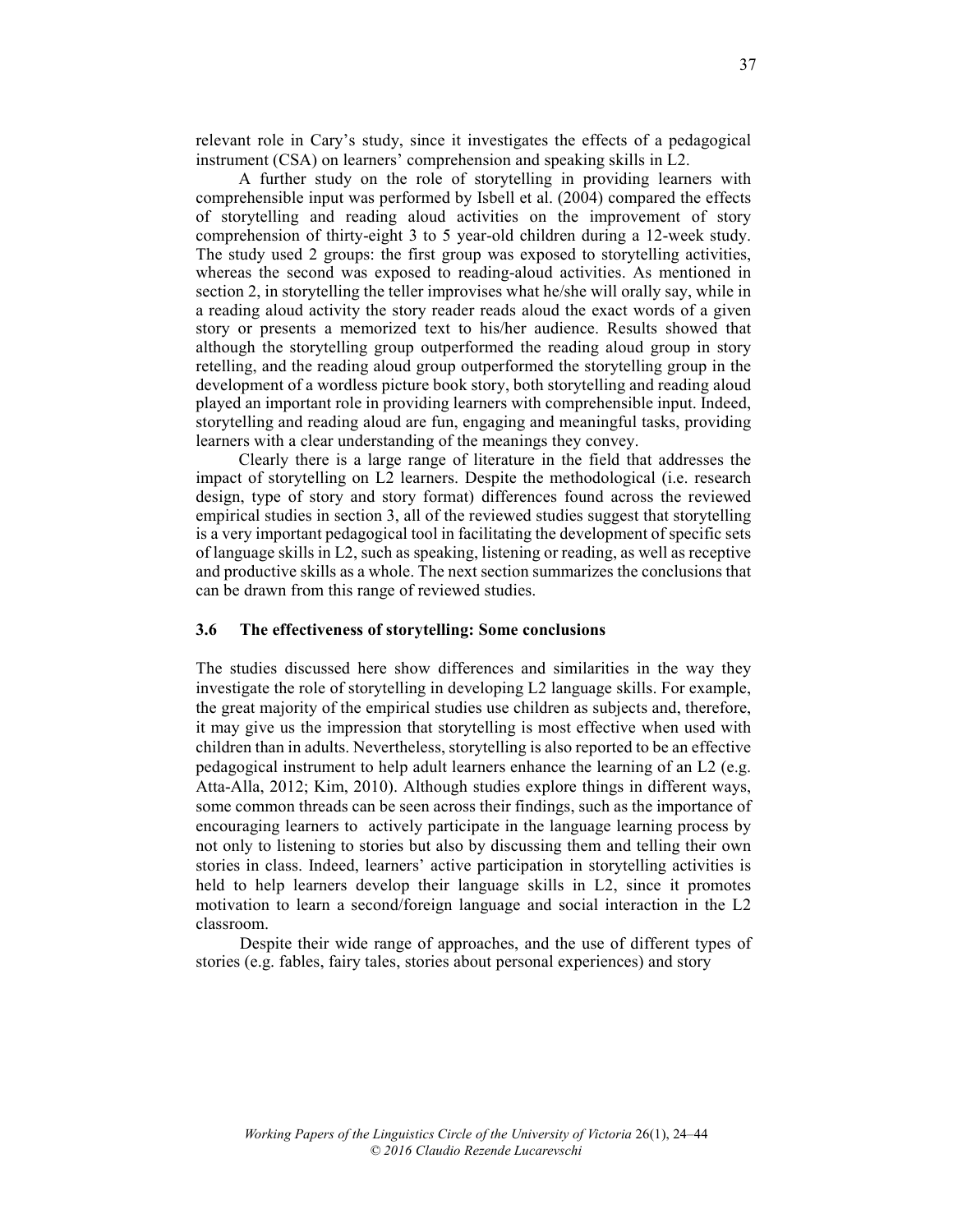formats (paper-based, oral and digital), few studies investigate the impact of different types of stories and story formats within the same group of learners, to verify how they compare in their effectiveness to improve language skills in L2. This is one example of an important gap in the literature, and one that needs further clarification. However, there are other areas that also require further investigation. The next section offers some suggestions for future research, based on the gaps found in this review.

## **4 Suggestions for future research**

In undertaking this review, some gaps have been identified in the literature on the impact of storytelling on L2 learning. Such gaps fall into six main themes: 1) L2 learners' age groups; 2) learners' L1 background; 3) the negative impact storytelling may have on the improvement of L2 skills; 4) the role of storytelling in the development of oral grammatical accuracy in L2; 5) lack of specifics on the effects of storytelling on the development of pronunciation in  $L2$ ; 6) the impact of storytelling on the curriculum and also on L2 teachers.

First, the vast majority of studies on the role of storytelling in the development of language learning investigate its effects on children (e.g. Afrylyasanti & Basthomi, 2011; Li & Seedhouse, 2010; Speaker et al. 2004; Tsou et al., 2006), a more rounded picture of the effects of story telling on L2 skills would take into account a much broader age rage. Consequently, there should be further research on the effects of storytelling on the enhancement of teenage and adult learners' foreign/second language skills.

Secondly, most of the reviewed studies use monolingual groups of language learners (learners with the same L1) and data were collected in L2 learners' countries of origin. This allows us to conclude that such studies give us a limited view of the role of storytelling in the development of language learning. In order to have a more comprehensive evaluation of its role in language learning, it would be relevant to investigate the effects of storytelling on multicultural language groups and in their target language countries. For example, it would be important to investigate the relationship between storytelling and the improvement of oral grammatical accuracy using adult multicultural groups.

Thirdly, with respect to story types and formats, since the great majority of the studies in this area only show storytelling as positively impacting on the development of language skills in L2, it would be relevant to investigate whether and how storytelling might negatively impact on L2 learning. For instance, could the theme of a story or how the story is told negatively affect L2 learning? If so, in what ways and why? Would two groups of L2 learners present any difference in the development of their skills in L2 if each of these groups were exposed to a different story format, type of story and/or story contents? In fact, no studies compare the effectiveness of the different types of stories and story formats used in storytelling activities on the development of L2 skills. For example, none of the reviewed studies investigates whether there is a particular type of story (e.g.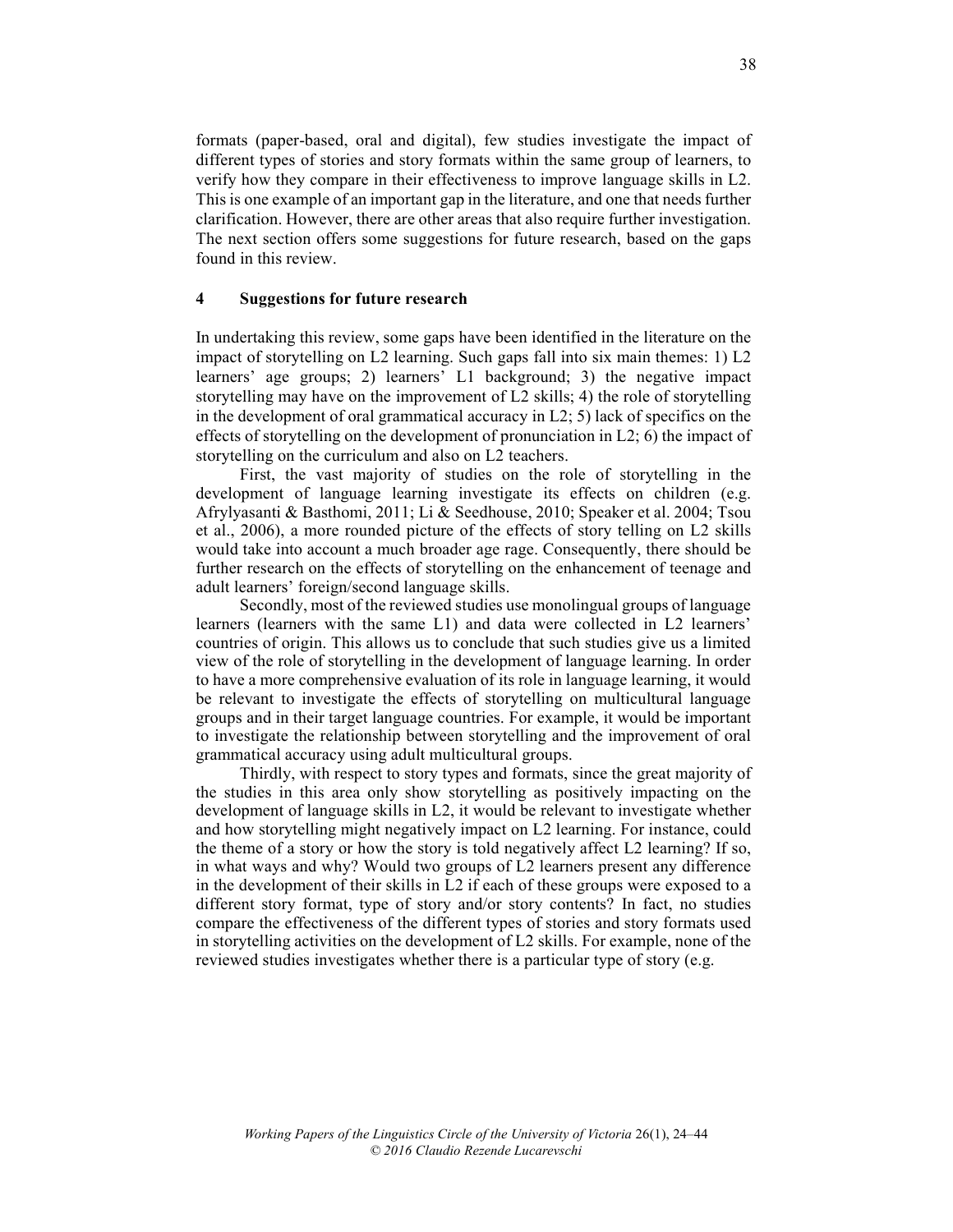folktale, fairy tale, personal experience) or story format (e.g. oral, paper-based or digital) that impacts more positively on the development of L2 skills than another. In fact, the studies solely suggest that the referred story types and formats are all effective in helping L2 learners improve their language skills.

Fourthly, with respect to language skills, although studies have suggested that storytelling enhances learners' grammar abilities (e.g. Bardovi-Harlig, 1995; Hsu, 2010) while others report that storytelling improves speaking skills (Cary, 1998; Li & Seedhouse, 2010), it seems that there are currently no studies that have evaluated the relationship between storytelling and the development of oral grammatical accuracy. This is certainly a gap that requires further investigation, as grammatical accuracy is considered to play an important role in oral communication (Lee, C., 2009; Spratt, Pulverness, & Williams, 2011), and therefore future studies are warranted in order to study this relationship. Furthermore, evaluation of the effects of different types of narratives on the development of oral grammatical accuracy is also warranted. In particular, it would be important to investigate whether monolingual and multicultural groups of language learners perform differently depending on the type of narrative employed. Research in the area would be very informative to language teachers, mainly in the selection of the optimal contents and formats of stories to be used in storytelling activities during their L2 classes. Moreover, it would be relevant to conduct comparative studies on the effects of different types of narratives on the development of learners' receptive and productive skills. This type of research would be particularly important in helping teachers in the selection of the types of narratives they can use in their language classrooms.

Furthermore, the vast majority of the studies that refer to the effect of storytelling on the improvement of oral skills, claiming that storytelling improves pronunciation in L2, do not specify what exactly they mean by '*improve* pronunciation', or what they mean by 'pronunciation'. For example, does 'improve' mean that learners develop a more 'native-like' pronunciation? Does storytelling develop pronunciation at segmental level (i.e. the pronunciation of segments in a word), at suprasegmental level (i.e. word syllable stress, sentence intonation) or at both? Such specifics would be important to show language teachers, for example, in which pronunciation areas the use of storytelling is effective. Finally, based on the gaps found in the reviewed studies, the suggested future research will make an important contribution to clarifying important aspects, regarding the role of storytelling as a pedagogical instrument to help L2 learners effectively improve their language skills in L2.

Lastly, and perhaps most importantly for L2 teachers, given that language teachers are supposed to teach a variety of language topics and usually have little time to cover them all, how impactful is storytelling on the L2 curriculum and those who teach it? To illustrate, how much time do L2 teachers need to spend on learning storytelling techniques and getting prepared to adequately use storytelling in the L2 classroom? How much preparation time is required from teachers to prepare storytelling activities and implement them in the L2 classroom? How much investment in teacher training programs would be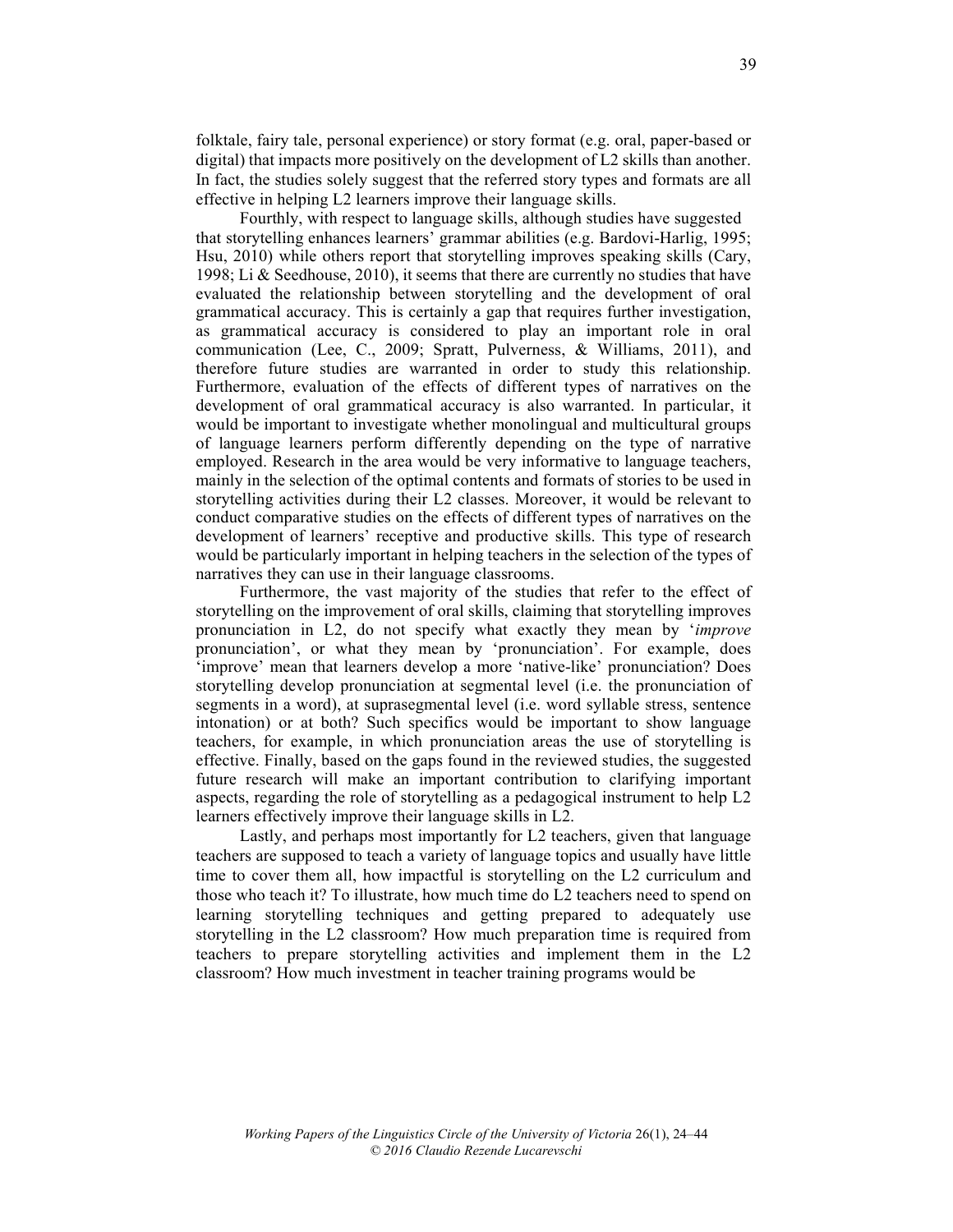necessary to enable teachers to appropriately use and explore storytelling techniques in the classroom? These questions address specific and relevant issues of crucial interest to L2 teachers who may wish to incorporate storytelling into their curriculum.

# **5 Conclusions**

This literature review provided an overview of the importance of storytelling in language learning by presenting and discussing several qualitative and quantitative studies that investigated the role of storytelling during language learning, particularly in L2 learning. Overall it can be concluded on the basis of these studies that storytelling is an effective pedagogical instrument to enhance learners' language skills in L2. For example, storytelling is suggested to help L2 learners enhance their language skills, because it offers them opportunities to work on specific sets of language skills (i.e. reading, listening and speaking) or work on receptive and productive skills as a whole, through meaningful and contextualized activities. Furthermore, the reviewed studies suggest that encouraging learners to be storytellers plays a very relevant role in promoting language learning, by encouraging them to actively participate in the learning process. Studies also suggest that storytelling promotes the development of language skills in L2, because it boosts learners' motivation to learn a second or foreign language, promotes social interactions among learners and between learners and teachers in the L2 classroom, helping learners keep within their ZPD, and also provides them with comprehensible input. Indeed, the reviewed studies suggest that storytelling plays an important role in facilitating comprehension because stories are highly contextualized, through the use of illustrations, verbal repetitions and/or body language, for instance, and also because they are fun and engaging.

Nevertheless, as discussed in the previous section, the role of storytelling in developing L2 language learning needs to be further investigated, as the literature lacks studies on whether storytelling may negatively impact on language learning. For example, studies do not explore whether the type of story, the story format, or the way storytelling activities are developed in class affect learners' performance in L2 and the development of their language skills. Moreover, studies do not assess whether storytelling has any negative impact on language teachers and on the L2 curriculum by demanding a considerable amount of preparation time and investment on the training of teachers to appropriately use and explore storytelling techniques in the classroom. Research exploring potential drawbacks in the use of storytelling would certainly benefit language teachers and the literature in general, by offering a comprehensive analysis and evaluation of the role of storytelling in the development of L2 language skills.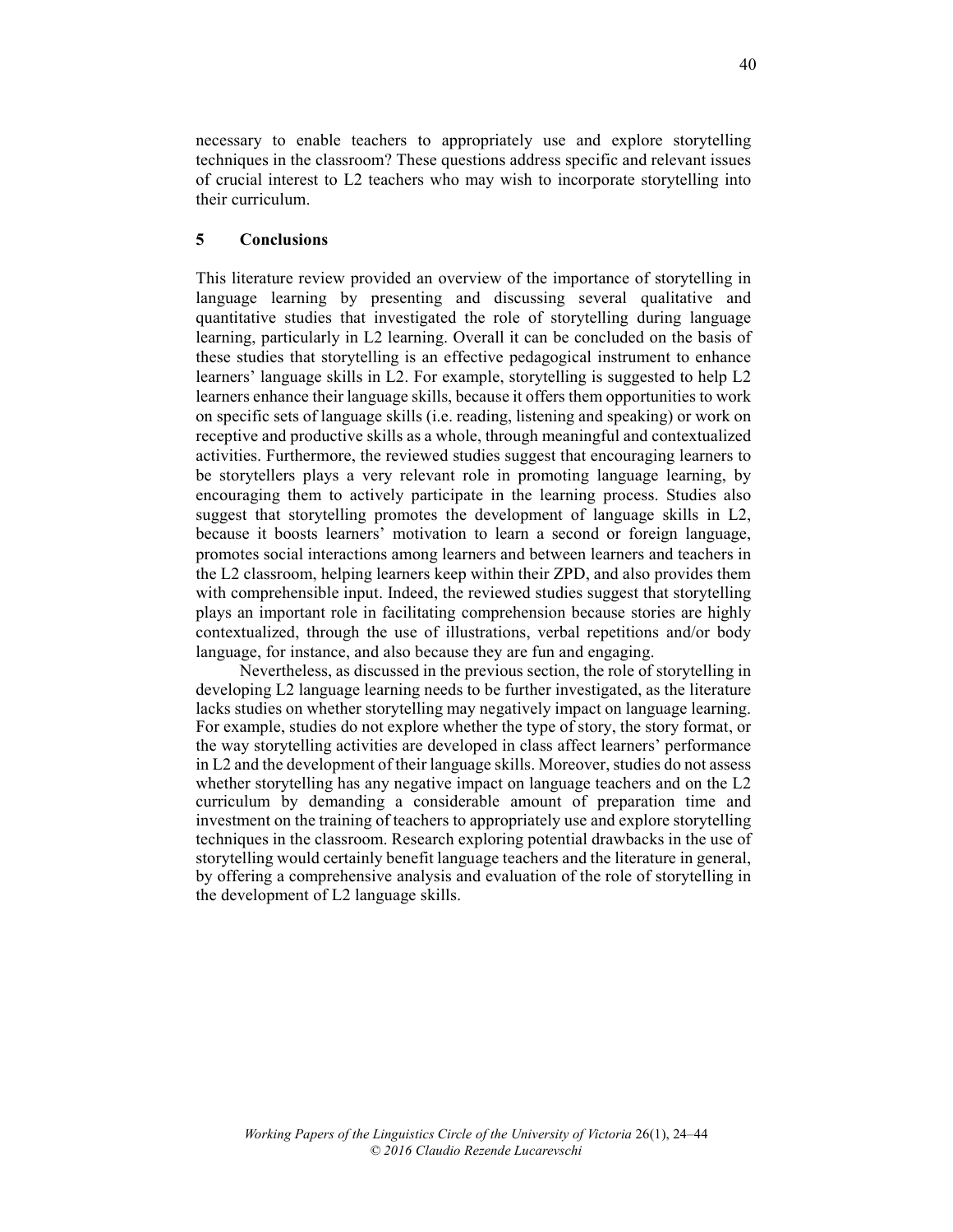#### **References**

- Afrilyasanti, R., & Basthomi, Y. (2011). Digital Storytelling: A case study on the teaching of speaking to Indonesian EFL students. Language in India: *Strength for Today and Bright Hope for Tomorrow*, *11*, 81-91.
- Ajibade, Y., & Ndububa, K. (2008). Effects of word games, culturally relevant songs, and stories on students' motivation in a Nigerian English language class. *TESL Canada Journal/Revue TESL Du Canada 27, 25*(2), 27-48.
- Atta-Alla, M. (2012). Integrating language skills through storytelling. *English Language Teaching (5)*, 12, 1-13.
- Bardovi-Harlig, K. (1995). A narrative perspective on the development of the tense/aspect system in second language acquisition. *SSLA, Cambridge University Press, 17*, 263-291.
- Beaken, M. (2009). Teaching discourse intonation with narrative. *ELT Journal. Oxford University Press*, *63*(4), 342-352.
- Brewster, J., Ellis, G., & Girard, D. (2002) *The Primary English Teacher's Guide*. New Edition. England: Pearson Education.
- Brown, T., & Hirata, E. (2007). Are you sitting comfortably? The role of storybooks in primary English education. *Bulletin of Faculty of Education, Nagasaki University: Curriculum and Teaching, 47,* 117-127*.*
- Cameron, L. (2001). *Teaching languages to young learners*. Cambridge Language Teaching Library. Cambridge: Cambridge University Press.
- Cary, S. (1998). *The effectiveness of a contextualized storytelling approach for second language acquisition*. (Unpublished doctoral dissertation). University of San Francisco, California.
- Chang, J. (2010). *The comparison between the teacher-mediated storytelling approach and the computer-mediated storytelling approach on EFL children's English reading comprehension and story recall in Taiwan*. (Unpublished master's thesis). National Pingtung University of Education, Taiwan.
- Costenaro, V. (2008). Language acquisitional storytelling: psycholinguistics in action in the Italian EFL classroom. *Studi di Glottodidattica*, *3*, 65-88.
- Dyson, A., & Genishi, C. (1994). Introduction: The need for story. In Dyson, A., & Genishi, C. (Editors). *The need for story: Cultural diversity in classroom and community*. Illinois: The National Council of Teachers of English.
- Elkkiliç, G., & Akça, C. (2008). Attitudes of the students studying at Kafkas university EFLclassrooms towards storytelling and motivation. *Journal of Language and Linguistic Studies*, *4*(1), 1-27.
- Ellis, B. (2009). *Content area reading, writing, and storytelling: a dynamic tool for improving reading and writing across the curriculum through oral language development*. Connecticut: Teacher Ideas Press.
- Groeber, J. (2007). *Designing and using rubrics for reading and language arts, K-6*. Second edition. California: Corwin Press.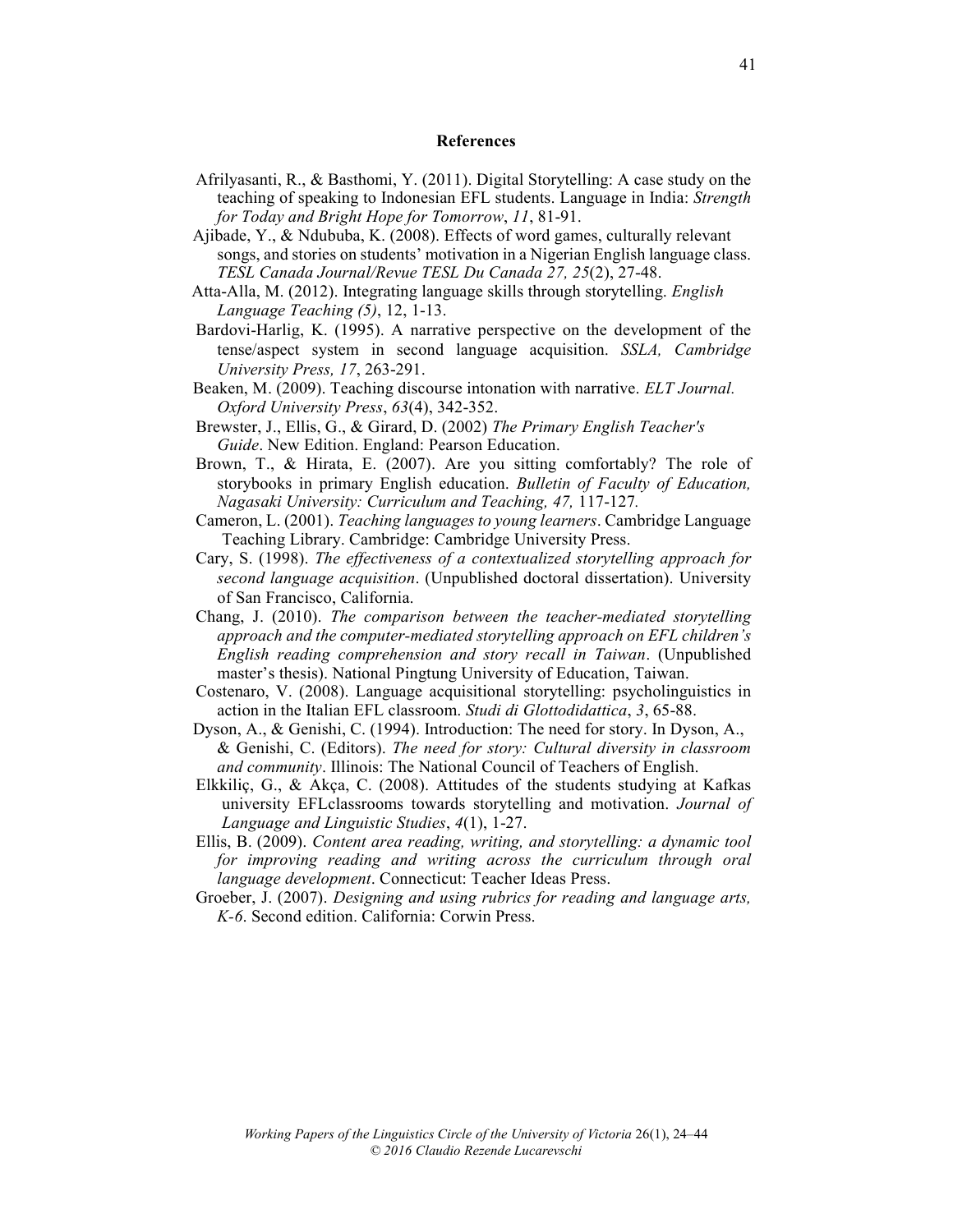Hendrickson, J. (1992). Storytelling for foreign language and linguistics.

- Washington, D. C.: *ERIC Clearing House on Language and Linguistics. (Eric Document Reproduction No. ED 355-824)*, 1-25.
- Hsu, Y. (2010). *The influence of English Storytelling on the Oral language complexity of EFL primary students*. (Unpublished master's thesis). National Yunlin University of Science & Technology, Yunlin.
- Huang, H. (2006). The effects of storytelling on EFL young learners' reading comprehension and word recall. *English Teaching & Learning*, *30*(3), 51-74.
- Hughes, K. (2009). How social stories support early literacy learning of toddlers. In Meier, D. (Ed.). *Here's the story: Using narrative to promote young children's language and literacy learning*. New York: Teachers College Press.
- Isbell, R., Sobol, J., Lindauer, L., & Lowrance, A. (2004). The effects of storytelling and story reading on the oral language complexity and story comprehension of young children. *Early Childhood Education Journal*, *32*(3), 157-163.
- Kim, M. (2010). The effects of storytelling on adult English language learners. *Linguistic Research, 27*(3), 447-473.
- Ko, J., Schallert, D., & Walters, K. (2003). Rethinking Scaffolding: Examining Negotiation of Meaning in an ESL Storytelling Task. *TESOL Quarterly*, *37*(2), 303-324.
- Lee, C. (2009). *Thoughts on foreign language education: Introduction to babble training method*. Bloomington: Author House.
- Li, C., & Seedhouse, P. (2010). Classroom interaction in story-based lessons with young learners. In Robertson, P.; Nunn, R. (Eds.). *The Asian EFL Journal Quarterly*, *12*(2) 288-312.
- Madros, J. (2010). *Traditional Oral Storytelling in the Classroom*. (Unpublished master's thesis). University of Alaska, Fairbanks.
- Mattheoudakis M., Dvorakova, K., & Láng, K. (2008). Story-based language teaching: an experimental study on the implementation of a module in three European countries. In Nikolov, M., Djigunovic, J., Mattheoudakis, M., Lundberg, G., & Flanagan, T. (Eds.). *Teaching Modern Languages to Young Learners: Teachers, Curricula and Materials*. Council of Europe, 59-76.
- McDrury, J., & Alterio, M. (2003). *Learning through storytelling in higher education.* Sterling, VA: Kogan Page Limited.
- Mello, R. (2001). Storytelling and literacy learning: A review of the literature. *Wisconsin English Journal 43*(2), 20-28.
- Mustaba, M. (2008). Storytelling: A boon to children's language development. *Journal of Urban Education: Focus on Enrichment, 5* (1) 68-73.
- Nicholas, B., Rossiter M., & Abbott, M. (2011). The Power of story in the ESL classroom. The Canadian Modern Language Review/La Revue canadienne des langues vivantes, *67*(2), 247-268.
- Normann, A. (2011). *Digital storytelling in second language learning: A qualitative study on students' reflections on potentials for learning*.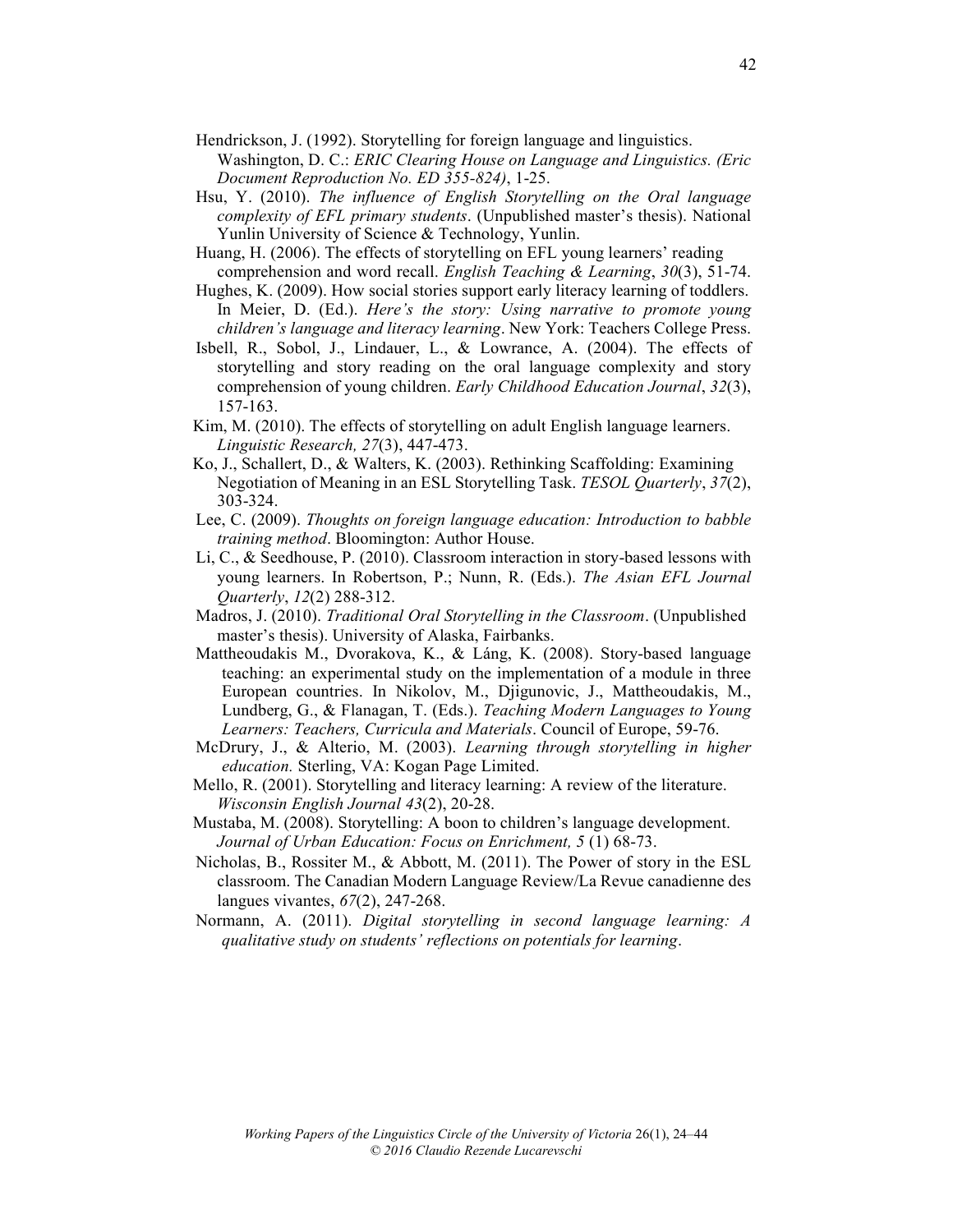(Unpublished master's thesis). Norwegian University of Science and Technology, Trondheim.

- Peck, J. (1989). Using storytelling to promote language and literacy development. *The Reading Teacher*, *43*(2), 138-141.
- Porter, B. (2005). *Digitales: The art of telling digital stories*. Denver: Bernajean Porter Consulting.
- Ryokai, K., Vaucelle, C., & Cassell, J. (2003). Virtual peers as partners in storytelling and literacy learning. *Journal of Computer Assisted Learning*, *19*, 195-208.
- Sadik, A. (2008). Digital storytelling: a meaningful technology-integrated approach for engaged student learning. *Educational Technology Research and Development, 56*(4),487–506.
- Schunk, D. (2008). *Learning theories: An educational perspective*. 5<sup>th</sup> Edition. New York: Prentice Hall.
- Skinner, E., & Hagood, M. (2008). Developing literate identities with English language learners through digital storytelling.*The Reading Matrix, 8(2)*, 12-38.
- Speaker, K., Taylor, D., & Kamen, R. (2004). Storytelling: Enhancing language acquisition in young children. *Education (Chula Vista), 125*(1), 3-14.
- Spratt, M., Pulverness, A., & Williams, M. (2011). *The TKT teaching knowledge test course: Modules 1, 2 and 3*. Cambridge: Cambridge University Press. Sue, P., & Bayley, R. (2005). *Early literacy fundamentals: a balanced approach to language, listening, and literacy skills*. Ontario: Pembroke Publishers.
- Tsou, W., Wang, W., Tzeng, Y. (2006). Applying a multimedia storytelling website in foreign language learning. *Computers & Education*, *47*, *Elsevier*, 17–28.
- Vygotsky, L. (1978). *Mind in society: the development of higher psychological processes*. Cambridge: Harvard University Press.
- Wajnryb, R. (2003). *Stories: Narrative activities in the language classroom*. Cambridge Handbooks for Language Teachers. Cambridge: Cambridge University press.
- Wang, F., & Lee, S. (2007). Storytelling is the bridge. *International Journal of Foreign Language Teaching*, *3(*2), 30-35.
- Wright, A. (1995). *Storytelling with children*. Oxford: Oxford University Press.
- Wright, A. (2007). Stories and who we think we are. In Rubio, F. (Ed.). *Selfesteem and foreign language Learning*. Cambridge: Cambridge University Press.
- Yang, Y., & Wu, W. (2012). Digital storytelling for enhancing student academic achievement, critical thinking, and learning motivation: A year-long experimental study. *Computers & Education 59*, 339–352.
- Zheng, J., Yang, J., Zhang, H., Wang, L., Sun, Z., & Xue, H. (2011). Application of digital storytelling in comprehensive practice activity curriculums. In Liu, C., Chang, J., & Yang, A. (Eds.). *Communications in computer and information science. Information, computing and applications. Second*